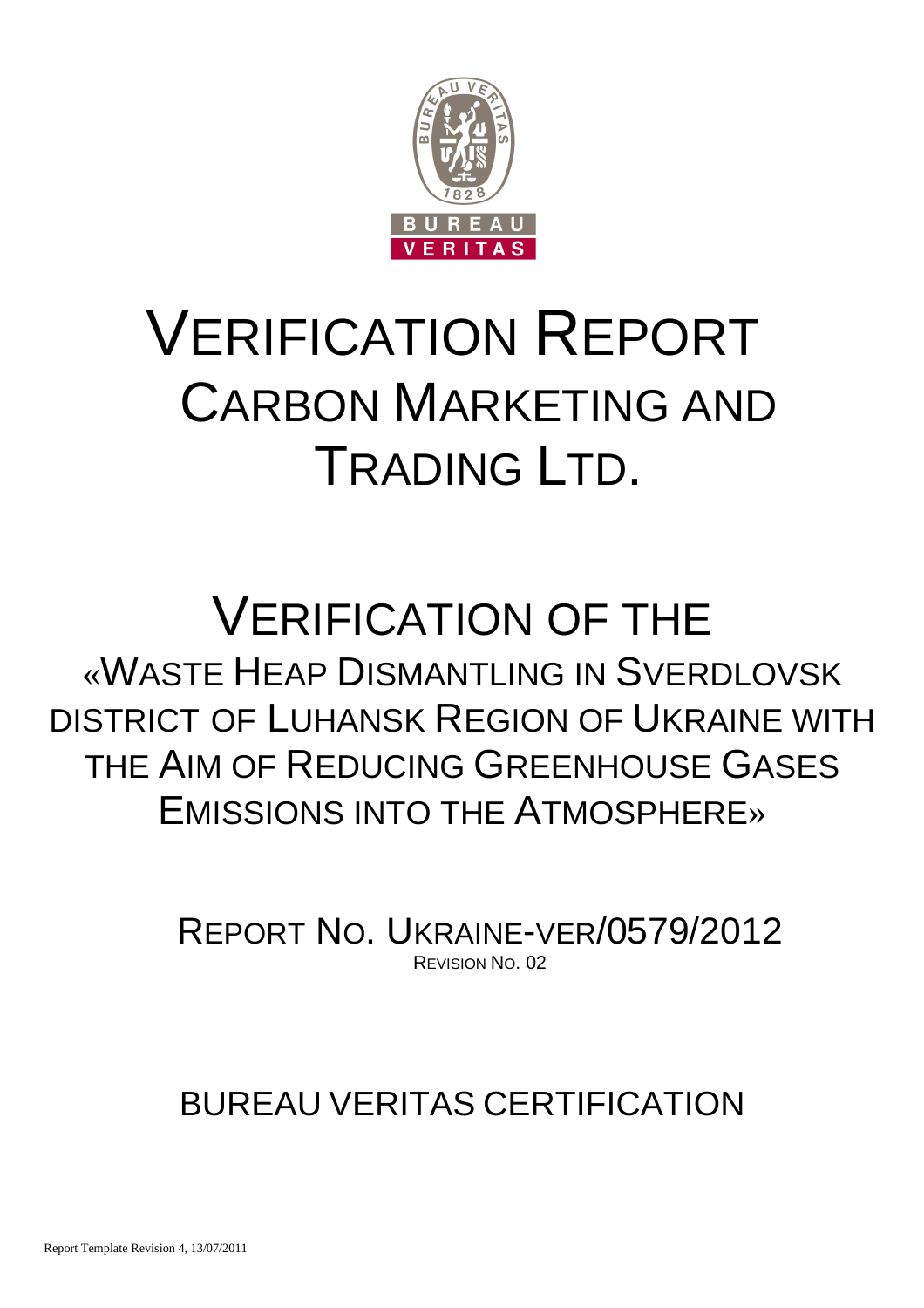

#### VERIFICATION REPORT

| Date of first issue:<br>27/07/2012                                                                                                                                                                                                                                                                                                                                                                                                                                                                                                                                                                                                                                                                                                                                                                                                                                                                                                                                                                                                                                                                                                                                                                                                                                                                                                                                                                                                                                              | Organizational unit:<br><b>Bureau Veritas Certification</b><br><b>Holding SAS</b> |                                                                   |  |
|---------------------------------------------------------------------------------------------------------------------------------------------------------------------------------------------------------------------------------------------------------------------------------------------------------------------------------------------------------------------------------------------------------------------------------------------------------------------------------------------------------------------------------------------------------------------------------------------------------------------------------------------------------------------------------------------------------------------------------------------------------------------------------------------------------------------------------------------------------------------------------------------------------------------------------------------------------------------------------------------------------------------------------------------------------------------------------------------------------------------------------------------------------------------------------------------------------------------------------------------------------------------------------------------------------------------------------------------------------------------------------------------------------------------------------------------------------------------------------|-----------------------------------------------------------------------------------|-------------------------------------------------------------------|--|
| Client:<br>Carbon Marketing and Trading Ltd.                                                                                                                                                                                                                                                                                                                                                                                                                                                                                                                                                                                                                                                                                                                                                                                                                                                                                                                                                                                                                                                                                                                                                                                                                                                                                                                                                                                                                                    | Client ref.:<br>Mr. Tahir Musavev                                                 |                                                                   |  |
| Summary:<br>Bureau Veritas Certification has made the initial verification of the «Waste Heap Dismantling in Sverdlovsk<br>district of Luhansk Region of Ukraine with the Aim of Reducing Greenhouse Gases Emissions into the<br>Atmosphere», project of Small Private Commercial Production Company "SLAVUTICH" located near village<br>Fedorivka Sverdlovsk district, Luhansk Region, Ukraine, and applying JI specific approach, on the basis of<br>UNFCCC criteria for the JI, as well as criteria given to provide for consistent project operations, monitoring and<br>reporting. UNFCCC criteria refer to Article 6 of the Kyoto Protocol, the JI rules and modalities and the<br>subsequent decisions by the JI Supervisory Committee, as well as the host country criteria.<br>The verification scope is defined as a periodic independent review and ex post determination by the Accredited<br>Entity of the monitored reductions in GHG emissions during defined verification period, and consisted of the<br>following three phases: i) desk review of the monitoring report against project design and the baseline and<br>monitoring plan; ii) follow-up interviews with project stakeholders; iii) resolution of outstanding issues and the<br>issuance of the final verification report and opinion. The overall verification, from Contract Review to<br>Verification Report & Opinion, was conducted using Bureau Veritas Certification internal procedures. |                                                                                   |                                                                   |  |
| The first output of the verification process is a list of Clarification, Corrective Actions Requests, Forward<br>Actions Requests (CR, CAR and FAR), presented in Appendix A.                                                                                                                                                                                                                                                                                                                                                                                                                                                                                                                                                                                                                                                                                                                                                                                                                                                                                                                                                                                                                                                                                                                                                                                                                                                                                                   |                                                                                   |                                                                   |  |
| In summary, Bureau Veritas Certification confirms that the project is implemented as planned and described in<br>approved project design documents. Installed equipment being essential for generating emission reduction<br>runs reliably and is calibrated appropriately. The monitoring system is in place and the project is generating<br>GHG emission reductions. The GHG emission reduction is calculated accurately and without material errors,<br>omissions, or misstatements, and the ERUs issued totalize 5127994 tonnes of CO2 equivalent for the<br>monitoring period from 01/01/2008 to 30/06/2012 (884308 tonnes of CO2 equivalent for 01/01/2008-<br>31/12/2008, 943479 tonnes of CO2 equivalent for 01/01/2009-31/12/2009, 835010 tonnes of CO2 equivalent<br>for 01/01/2010-31/12/2010, 1496815 tonnes of CO2 equivalent for 01/01/2011-31/12/2011, 968382 tonnes of<br>CO <sub>2</sub> equivalent for 01/01/2012-30/06/2012)<br>Our opinion relates to the project's GHG emissions and resulting GHG emission reductions reported and<br>related to the approved project baseline and monitoring, and its associated documents.                                                                                                                                                                                                                                                                                                                             |                                                                                   |                                                                   |  |
| Report No.:<br><b>Subject Group:</b><br>Ukraine-ver/0579/2012<br>JI                                                                                                                                                                                                                                                                                                                                                                                                                                                                                                                                                                                                                                                                                                                                                                                                                                                                                                                                                                                                                                                                                                                                                                                                                                                                                                                                                                                                             |                                                                                   |                                                                   |  |
| Project title:<br>«Waste Heap Dismantling in Sverdlovsk district of Luhansk<br>Region of Ukraine with the Aim of Reducing Greenhouse<br>Gases Emissions into the Atmosphere»<br>Work carried out by:<br>Svitlana Gariyenchyk - Team Leader, Lead Verifier<br>Sergii Verteletskyi - Team member, Verifier<br>Dmytro Balyn - Technical Specialist<br>Work reviewed by:<br>Ivan Sokolov - Internal Technical Reviewer<br>Vladimir Lukin - Technical Specialist                                                                                                                                                                                                                                                                                                                                                                                                                                                                                                                                                                                                                                                                                                                                                                                                                                                                                                                                                                                                                     | $\bowtie$                                                                         | No distribution without permission from the                       |  |
| Work approved by:<br>Ivan Sokolov - Operational Manager                                                                                                                                                                                                                                                                                                                                                                                                                                                                                                                                                                                                                                                                                                                                                                                                                                                                                                                                                                                                                                                                                                                                                                                                                                                                                                                                                                                                                         | ertication                                                                        | Client or responsible organizational unit<br>Limited distribution |  |
| Date of this revision:<br>Rev. No.:<br>03/08/2012<br>02                                                                                                                                                                                                                                                                                                                                                                                                                                                                                                                                                                                                                                                                                                                                                                                                                                                                                                                                                                                                                                                                                                                                                                                                                                                                                                                                                                                                                         | Number of pages.<br>27                                                            | Unrestricted distribution                                         |  |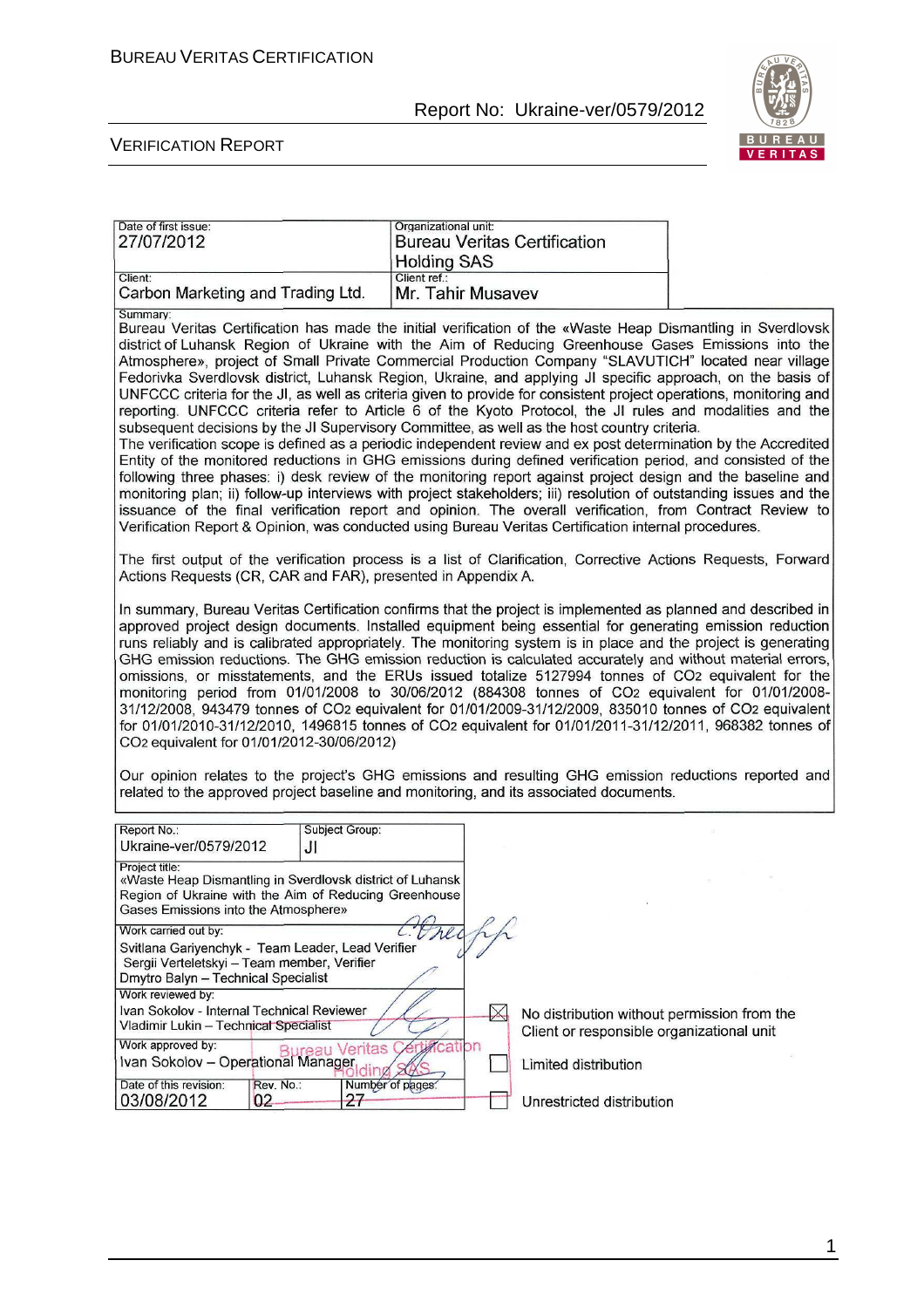

VERIFICATION REPORT

## **Table of Contents Page 2014**

| 1              |                                                                     |                |
|----------------|---------------------------------------------------------------------|----------------|
| 1.1            | Objective                                                           | 3              |
| 1.2            | Scope                                                               | 3              |
| 1.3            | <b>Verification Team</b>                                            | 3              |
| $\overline{2}$ |                                                                     |                |
| 2.1            | <b>Review of Documents</b>                                          | $\overline{4}$ |
| 2.2            | Follow-up Interviews                                                | $\overline{4}$ |
| 2.3            | Resolution of Clarification, Corrective and Forward Action Requests | 5              |
| 3              |                                                                     |                |
| 3.1            | Remaining issues and FARs from previous verifications               | 6              |
| 3.2            | Project approval by Parties involved (90-91)                        | 6              |
| 3.3            | Project implementation (92-93)                                      | 6              |
| 3.4            | Compliance of the monitoring plan with the monitoring methodology   |                |
|                | $(94-98)$                                                           | $\overline{7}$ |
| 3.5            | Revision of monitoring plan (99-100)                                | 8              |
| 3.6            | Data management (101)                                               | 8              |
| 3.7            | Verification regarding programmes of activities (102-110)           | 10             |
| 4              |                                                                     |                |
| 5              |                                                                     |                |
|                |                                                                     |                |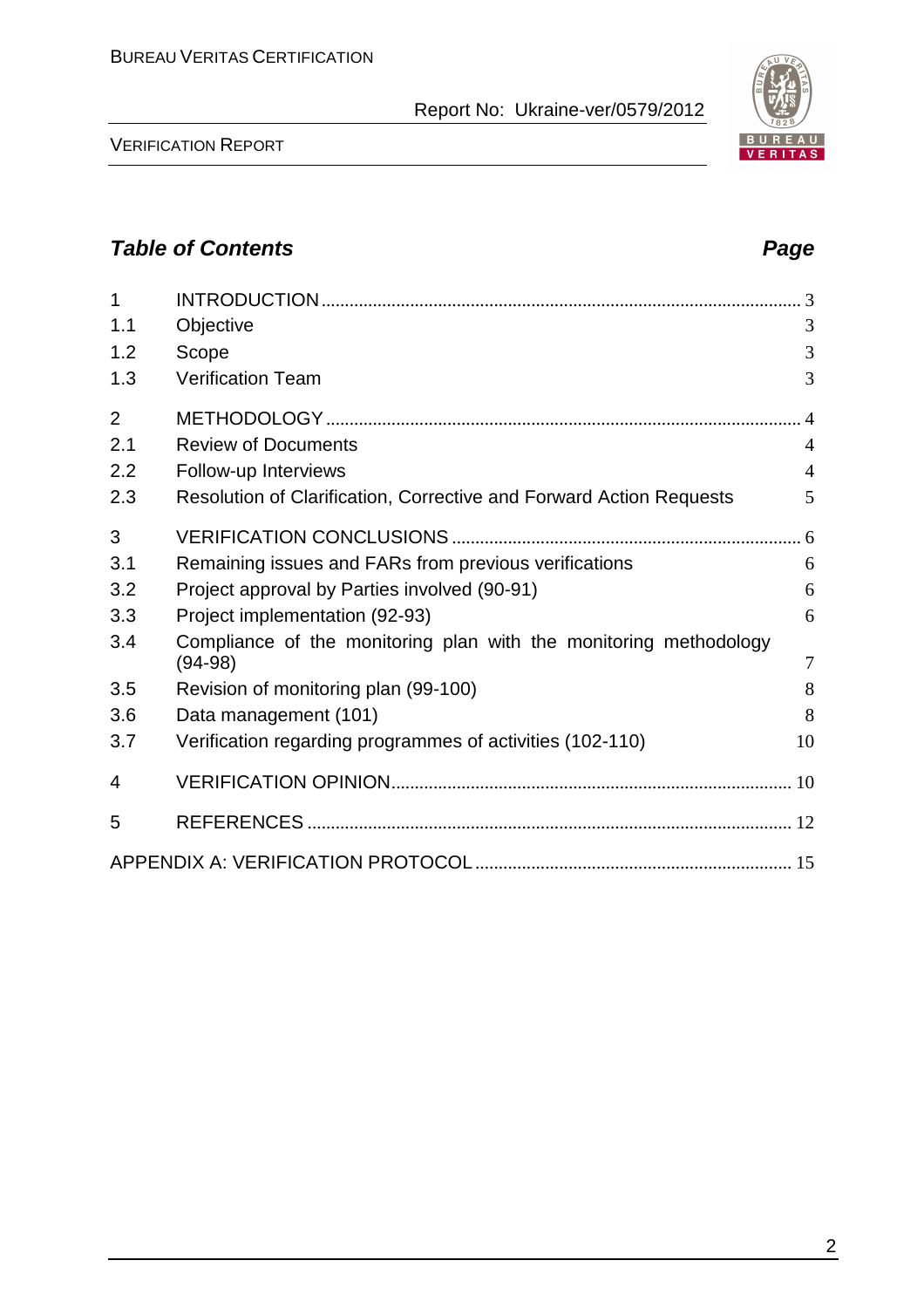

VERIFICATION REPORT

## **1 INTRODUCTION**

Carbon Marketing and Trading Ltd. has commissioned Bureau Veritas Certification to verify the emissions reductions of its JI project «Waste Heap Dismantling in Sverdlovsk district of Luhansk Region of Ukraine with the Aim of Reducing Greenhouse Gases Emissions into the Atmosphere» (hereafter called "the project") located near village Fedorivka Sverdlovsk district, Luhansk Region, Ukraine.

This report summarizes the findings of the verification of the project, performed on the basis of UNFCCC criteria, as well as criteria given to provide for consistent project operations, monitoring and reporting.

## **1.1 Objective**

Verification is the periodic independent review and ex post determination by the Accredited Independent Entity of the monitored reductions in GHG emissions during defined verification period.

The objective of verification can be divided in Initial Verification and Periodic Verification.

UNFCCC criteria refer to Article 6 of the Kyoto Protocol, the JI rules and modalities and the subsequent decisions by the JI Supervisory Committee, as well as the host country criteria.

## **1.2 Scope**

The verification scope is defined as an independent and objective review of the project design document, the project's baseline study, monitoring plan and monitoring report, and other relevant documents. The information in these documents is reviewed against Kyoto Protocol requirements, UNFCCC rules and associated interpretations.

The verification is not meant to provide any consulting towards the Client. However, stated requests for clarifications, corrective and/or forward actions may provide input for improvement of the project monitoring towards reductions in the GHG emissions.

## **1.3 Verification Team**

The verification team consists of the following personnel:

Svitlana Gariyenchyk Bureau Veritas Certification Team Leader, Climate Change Verifier

Sergii Verteletskyi Bureau Veritas Certification Climate Change Verifier

Dmytro Balyn

Bureau Veritas Certification Climate Change Verifier, Technical Specialist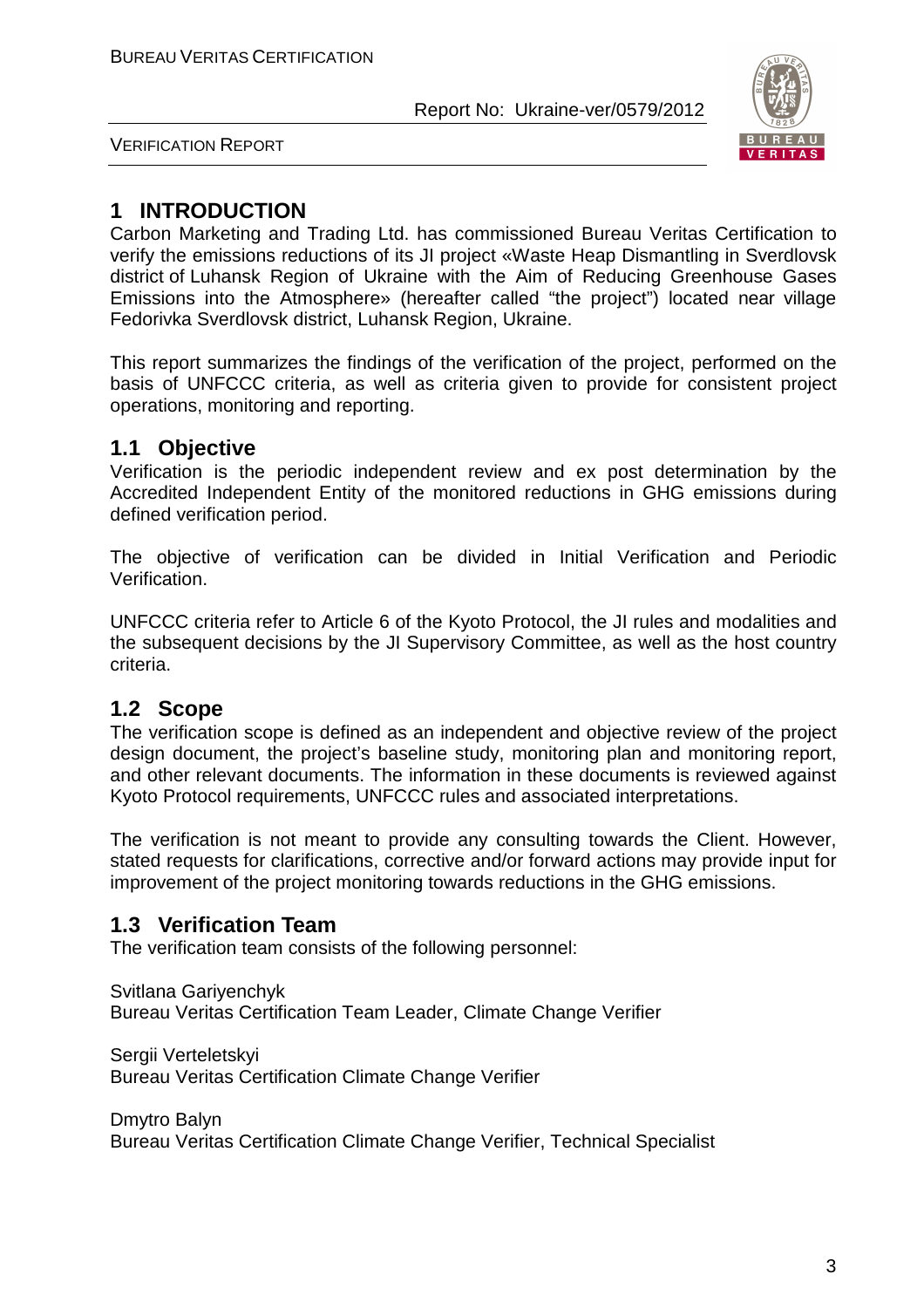

VERIFICATION REPORT

This verification report was reviewed by:

Ivan Sokolv Bureau Veritas Certification, Internal Technical Reviewer

Vladimir Lukin Technical Specialist

## **2 METHODOLOGY**

The overall verification, from Contract Review to Verification Report & Opinion, was conducted using Bureau Veritas Certification internal procedures.

In order to ensure transparency, a verification protocol was customized for the project, according to the version 01 of the Joint Implementation Determination and Verification Manual, issued by the Joint Implementation Supervisory Committee at its 19 meeting on 04/12/2009. The protocol shows, in a transparent manner, criteria (requirements), means of verification and the results from verifying the identified criteria. The verification protocol serves the following purposes:

- It organizes, details and clarifies the requirements a JI project is expected to meet;
- It ensures a transparent verification process where the verifier will document how a particular requirement has been verified and the result of the verification.

The completed verification protocol is enclosed in Appendix A to this report.

#### **2.1 Review of Documents**

The Monitoring Report (MR) submitted by Carbon Marketing and Trading Ltd. and additional background documents related to the project design and baseline, i.e. country Law, Project Design Document (PDD), and/or Guidance on criteria for baseline setting and monitoring, Host party criteria, Kyoto Protocol, Clarifications on Verification Requirements to be Checked by an Accredited Independent Entity were reviewed.

The verification findings presented in this report relate to the Monitoring Report version 01 dated 13/07/2012, version 02 dated 01/08/2012 and project as described in the determined PDD.

## **2.2 Follow-up Interviews**

On 02/08/2012 Bureau Veritas Certification performed on-site interviews with project stakeholders to confirm selected information and to resolve issues identified in the document review. Representatives of Carbon Marketing and Trading Ltd. and Small Private Commercial Production Company "SLAVUTICH" were interviewed (see References). The main topics of the interviews are summarized in Table 1.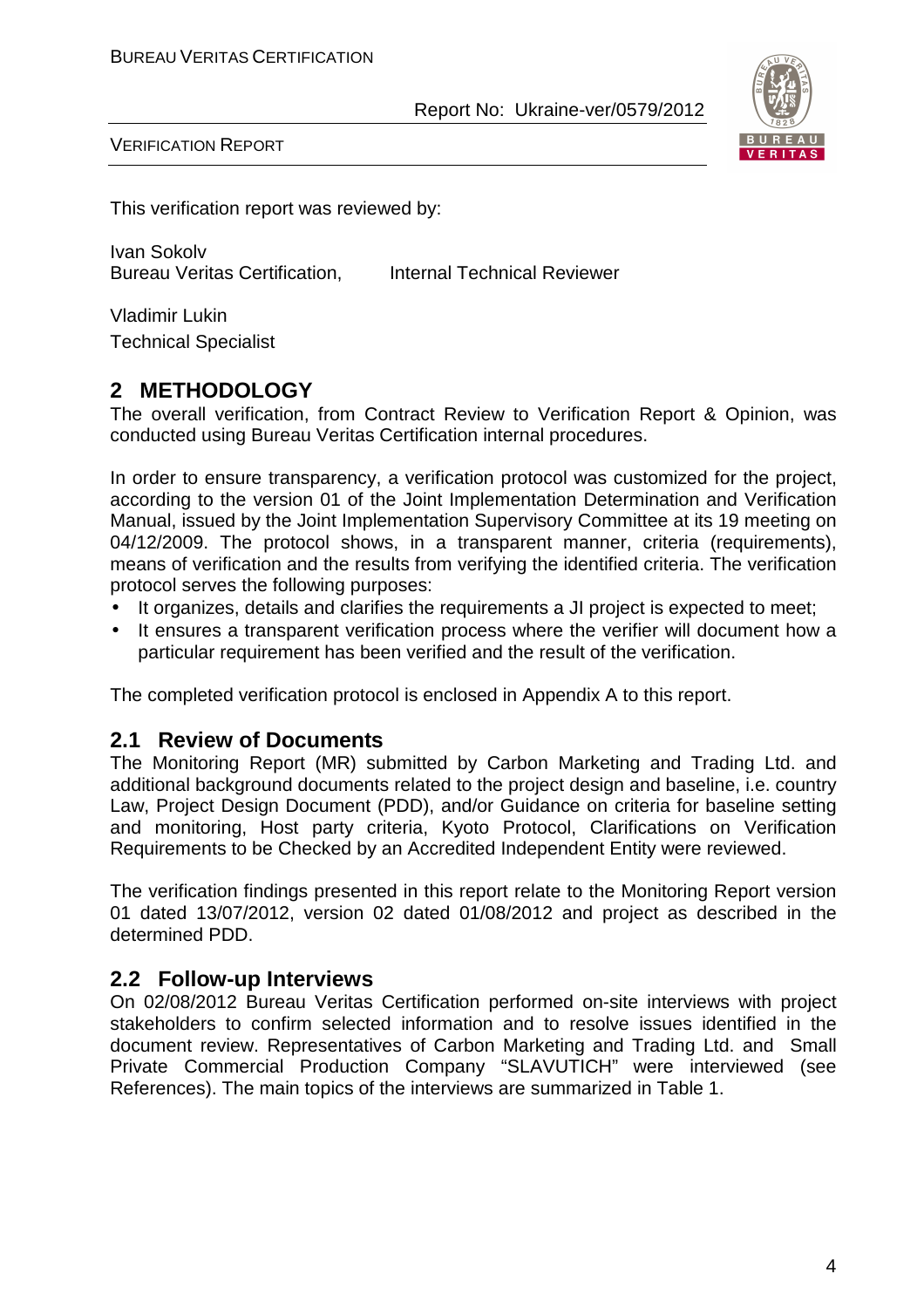

VERIFICATION REPORT

#### **Table 1 Interview topics**

| <b>Interviewed</b><br>organization                                         | <b>Interview topics</b>                                                                                                                                                                                                                                                                                                                                          |
|----------------------------------------------------------------------------|------------------------------------------------------------------------------------------------------------------------------------------------------------------------------------------------------------------------------------------------------------------------------------------------------------------------------------------------------------------|
| <b>Small Private</b><br>Commercial<br>Production<br>Company<br>"SLAVUTICH" | Project implementation status<br>Organizational structure<br>Responsibilities and authorities<br>Personnel training<br>Quality management procedures and technology<br>Records of equipment installation<br>Control of metering equipment<br>Metering record keeping system, database<br>Cross-check of the information provided in the MR<br>with other sources |
| <b>Carbon Marketing</b><br>and Trading Ltd.                                | Baseline methodology<br>Monitoring plan<br>Monitoring report<br><b>Deviations from PDD</b>                                                                                                                                                                                                                                                                       |

## **2.3 Resolution of Clarification, Corrective and Forward Action Requests**

The objective of this phase of the verification is to raise the requests for corrective actions and clarification and any other outstanding issues that needed to be clarified for Bureau Veritas Certification positive conclusion on the GHG emission reduction calculation.

If the Verification Team, in assessing the monitoring report and supporting documents, identifies issues that need to be corrected, clarified or improved with regard to the monitoring requirements, it should raise these issues and inform the project participants of these issues in the form of:

(a) Corrective action request (CAR), requesting the project participants to correct a mistake that is not in accordance with the monitoring plan;

(b) Clarification request (CL), requesting the project participants to provide additional information for the Verification Team to assess compliance with the monitoring plan;

(c) Forward action request (FAR), informing the project participants of an issue, relating to the monitoring that needs to be reviewed during the next verification period.

The Verification Team will make an objective assessment as to whether the actions taken by the project participants, if any, satisfactorily resolve the issues raised, if any, and should conclude its findings of the verification.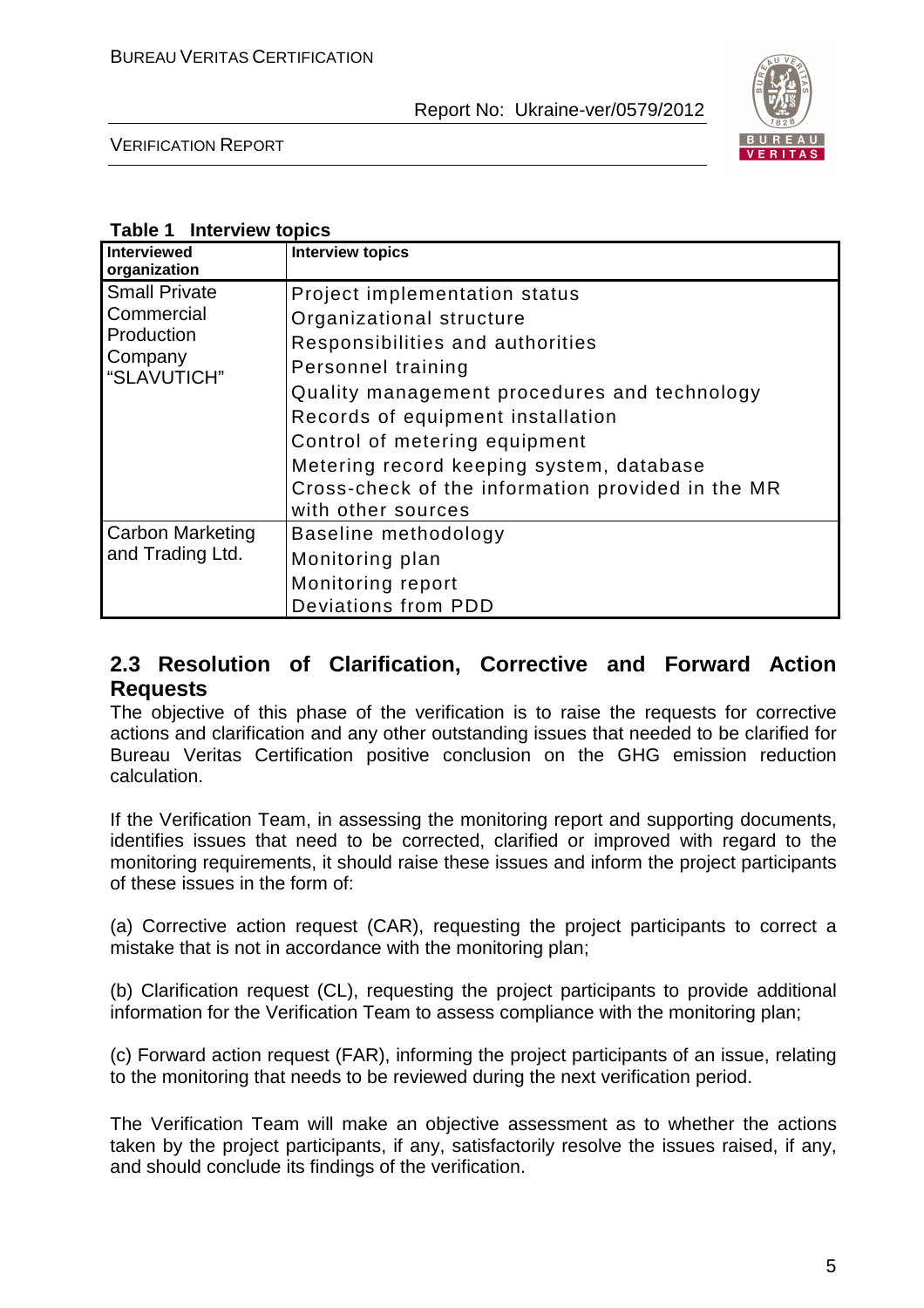

VERIFICATION REPORT

To guarantee the transparency of the verification process, the concerns raised are documented in more detail in the verification protocol in Appendix A.

## **3 VERIFICATION CONCLUSIONS**

In the following sections, the conclusions of the verification are stated.

The findings from the desk review of the original monitoring documents and the findings from interviews during the follow up visit are described in the Verification Protocol in Appendix A.

The Clarification, Corrective and Forward Action Requests are stated, where applicable, in the following sections and are further documented in the Verification Protocol in Appendix A. The verification of the Project resulted in 05 Corrective Action Requests, 06 Clarification Requests, and 0 Forward Action Requests.

The number between brackets at the end of each section corresponds to the DVM paragraph.

## **3.1 Remaining issues and FARs from previous verifications**

Not applicable. This verification is initial

## **3.2 Project approval by Parties involved (90-91)**

Written project approvals by Ukraine and The Netherlands involved in the JI project have been issued by the DFP of that Party when submitting the first verification report to the secretariat for publication in accordance with paragraph 38 of the JI guidelines, at the latest.

A letter of approval from the Ukrainian Designated Focal Point was received for the proposed project, reference No. 2022/23/7, dated 27/07/2012.

A letter of approval from the Netherlands Designated Focal Point was received for the proposed project, reference 2012JI37, dated 31/07/2012.

The abovementioned written approval is unconditional.

## **3.3 Project implementation (92-93)**

The technology applied in this project is the dense medium coal washing plant. The technological process and equipment used in the project reflect current good engineering practices. The basic technology of coal washing plant has gained wide popularity in the 1990s as the most efficient process for coal washing. Technological process is advanced, does not require vast amounts of materials and workforce, is reliable and productive. The technology used in this project is state-of-the-art technology and is unlikely to be replaced by any other technology during the lifetime of the project as it offer the best quality and efficiency of the coal washing process among other technologies commonly used in Ukraine such as simple vibration screens and spiral separators.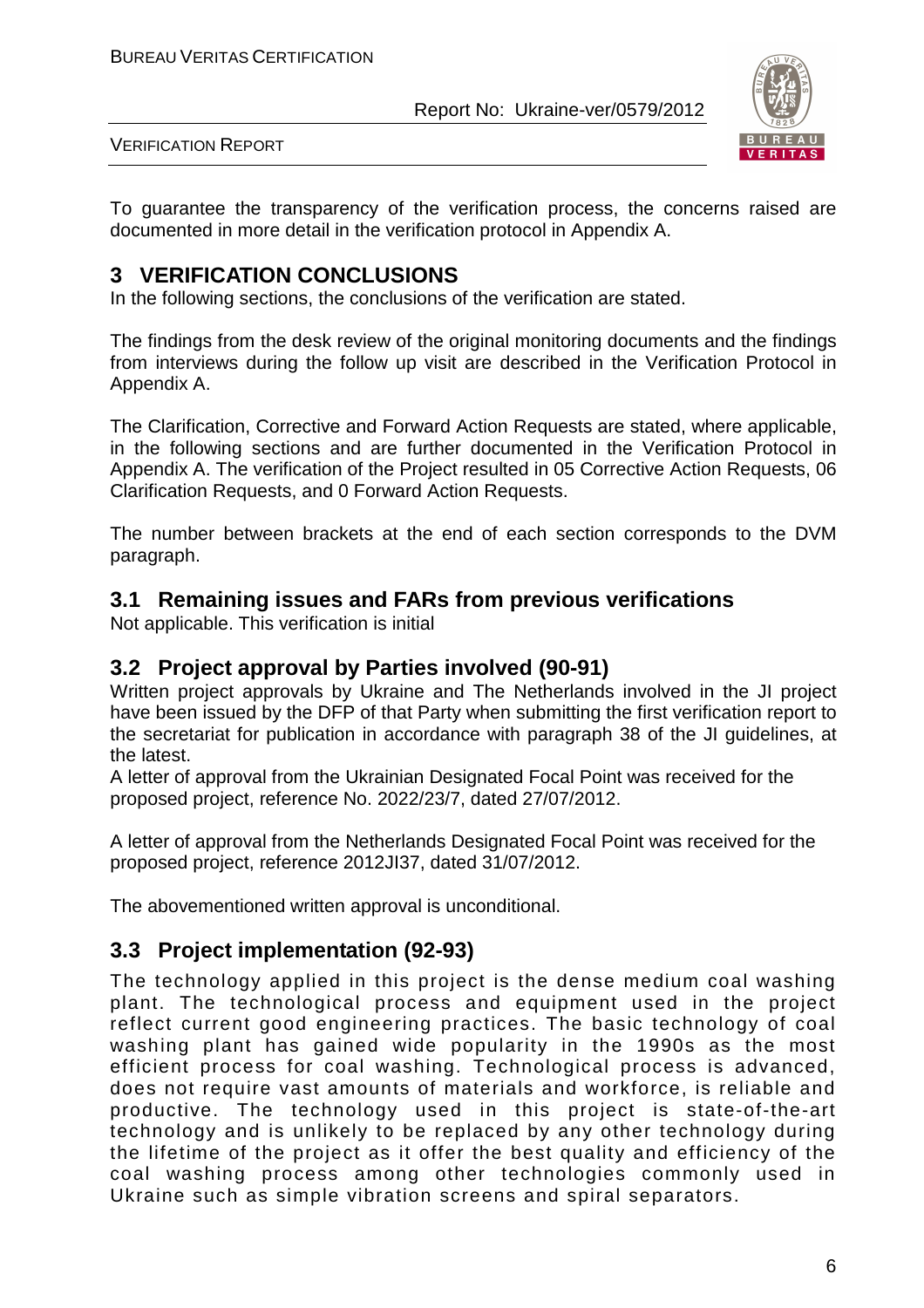

VERIFICATION REPORT

The project has been initiated in the start of 2006. Installation and construction works were initiated by the end of 2007.  $15<sup>th</sup>$  of November 2007 is the date of commissioning of the beneficiation plant equipment .The operations at the facility have started on the  $15<sup>th</sup>$  of November 2007. The JI was one of the drivers for the project from the start and financial benefits provided by the JI mechanism were considered as one of the reasons to start the project and are crucial in the decision to start the operations.

All necessary equipment for the project is already implemented, and the starting date of emission reductions is 01/01/2008.

## **3.4 Compliance of the monitoring plan with the monitoring methodology (94-98)**

The monitoring occurred in accordance with the monitoring plan included in the PDD regarding which the determination has been deemed final and is so listed on the UNFCCC JI website.

For calculating the emission reductions, key factors, such as additional electricity consumption, amount of used diesel fuel, amount of coal extracted from waste heaps, ash content and moisture of fractions, influencing the baseline emissions and the activity level of the project and the emissions as well as risks associated with the project were taken into account, as appropriate.

Data sources used for calculating emission reductions, such as invoices of diesel fuel and coal, measuring equipment (electric meters, scales) are clearly identified, reliable and transparent.

The following scales were used in the project:

| THE CICCUONIC SUGHT HICASUMING CAL SCAICS OUD/ LIT |                                 |
|----------------------------------------------------|---------------------------------|
| Data unit                                          |                                 |
| Producer                                           | LLC "Company                    |
|                                                    | "Vagovimiryuvalni system"       |
| Type                                               | The electronic car scales       |
| Serial number                                      | 13-036                          |
| Accuracy class                                     | Medium (GOST 29329-92)          |
| Calibration                                        | 15/09/2009                      |
|                                                    | 01/12/2010                      |
|                                                    | 29/09/2011                      |
| <b>Calibration frequency</b>                       | 1 year                          |
| Validity                                           | SE «Luhanskstandartmetrologiya» |

#### The electronic strain-measuring car scales 60ВА1P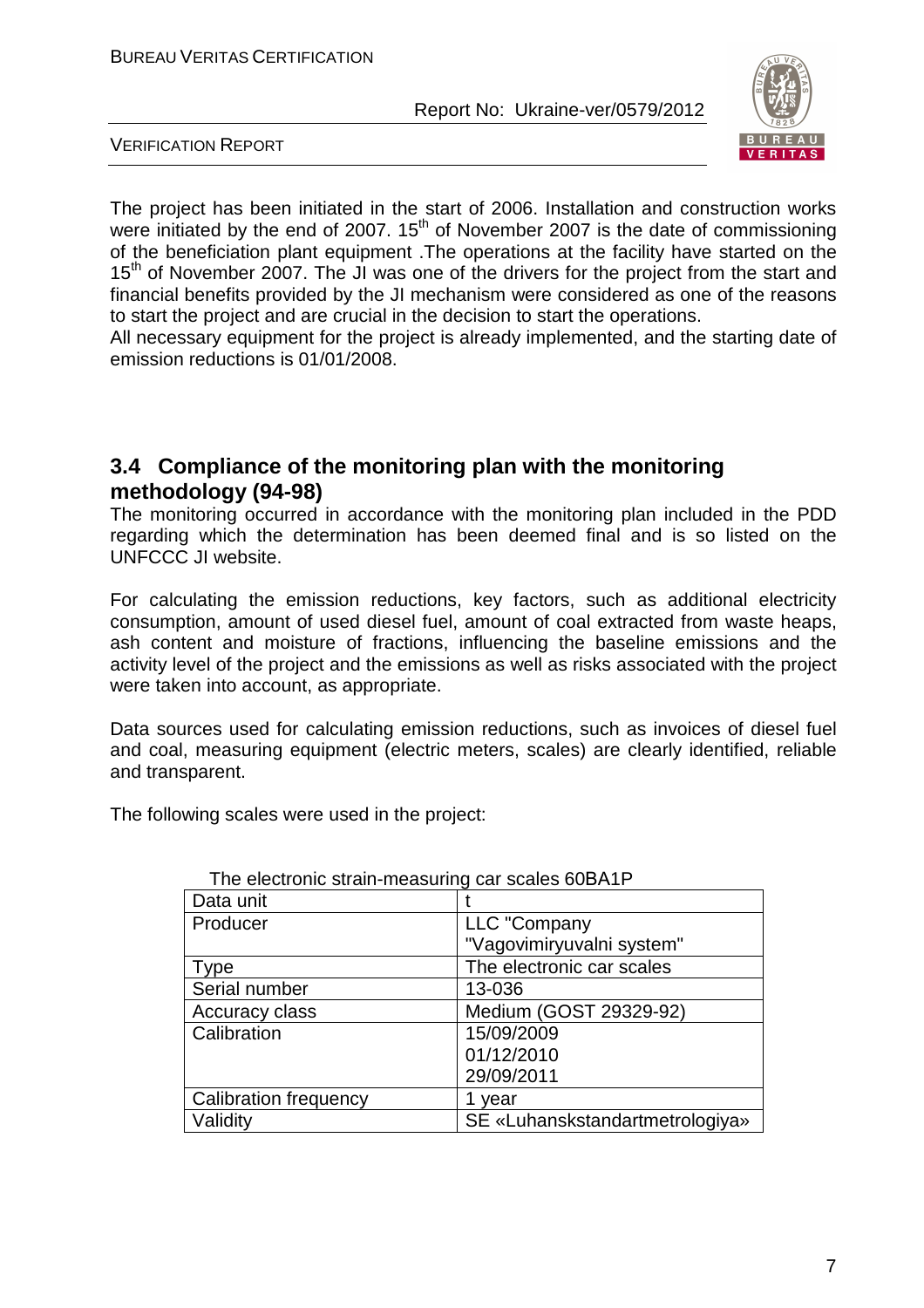

VERIFICATION REPORT

| Data unit                    |                                 |
|------------------------------|---------------------------------|
| Producer                     | LLC "Company                    |
|                              | "Vagovimiryuvalni system"       |
| <b>Type</b>                  | The electronic car scales       |
| Serial number                | <b>B-088</b>                    |
| Accuracy class               | Medium (GOST 29329-92)          |
| Calibration                  | 22/08/2011                      |
| <b>Calibration frequency</b> | 1 year                          |
| Validity                     | SE «Luhanskstandartmetrologiya» |

The electronic strain-measuring car scales 40ВА1P

The following electric meters were used for monitoring (2008-2012):

| Meter                       | <b>Calibration frequency</b> | Calibartion             |
|-----------------------------|------------------------------|-------------------------|
| Electronic meter CA4YU 672M | 6 years                      | 21/12/2006 - 03/02/2010 |
| Electronic meter LZQJ-XC    | 6 years                      | $01/03/2011 -$ till now |
| Electronic meter CA4YU 678  | 6 years                      | 02/09/2006 - 02/12/2009 |
| Electronic meter CA4YU 672M | 6 years                      | 21/12/2006 - 02/12/2009 |
| Electronic meter LZQJ-XC    | 6 years                      | 01/03/2011- till now    |
| Electronic meter LIE6803B   | 6 years                      | 01/02/2010 - till now   |

Emission factors, including default emission factors, are selected by carefully balancing accuracy and reasonableness, and appropriately justified of the choice. The calculation of emission reductions is based on conservative assumptions and the most plausible scenarios in a transparent manner.

## **3.5 Revision of monitoring plan (99-100)**

Not applicable

## **3.6 Data management (101)**

The data and their sources, provided in monitoring report, are clearly identified, reliable and transparent.

The implementation of data collection procedures is in accordance with the monitoring plan, including the quality control and quality assurance procedures. These procedures are mentioned in the section "References" of this report.

The function of the monitoring equipment, including its calibration status, is in order.

The evidence and records used for the monitoring are maintained in a traceable manner.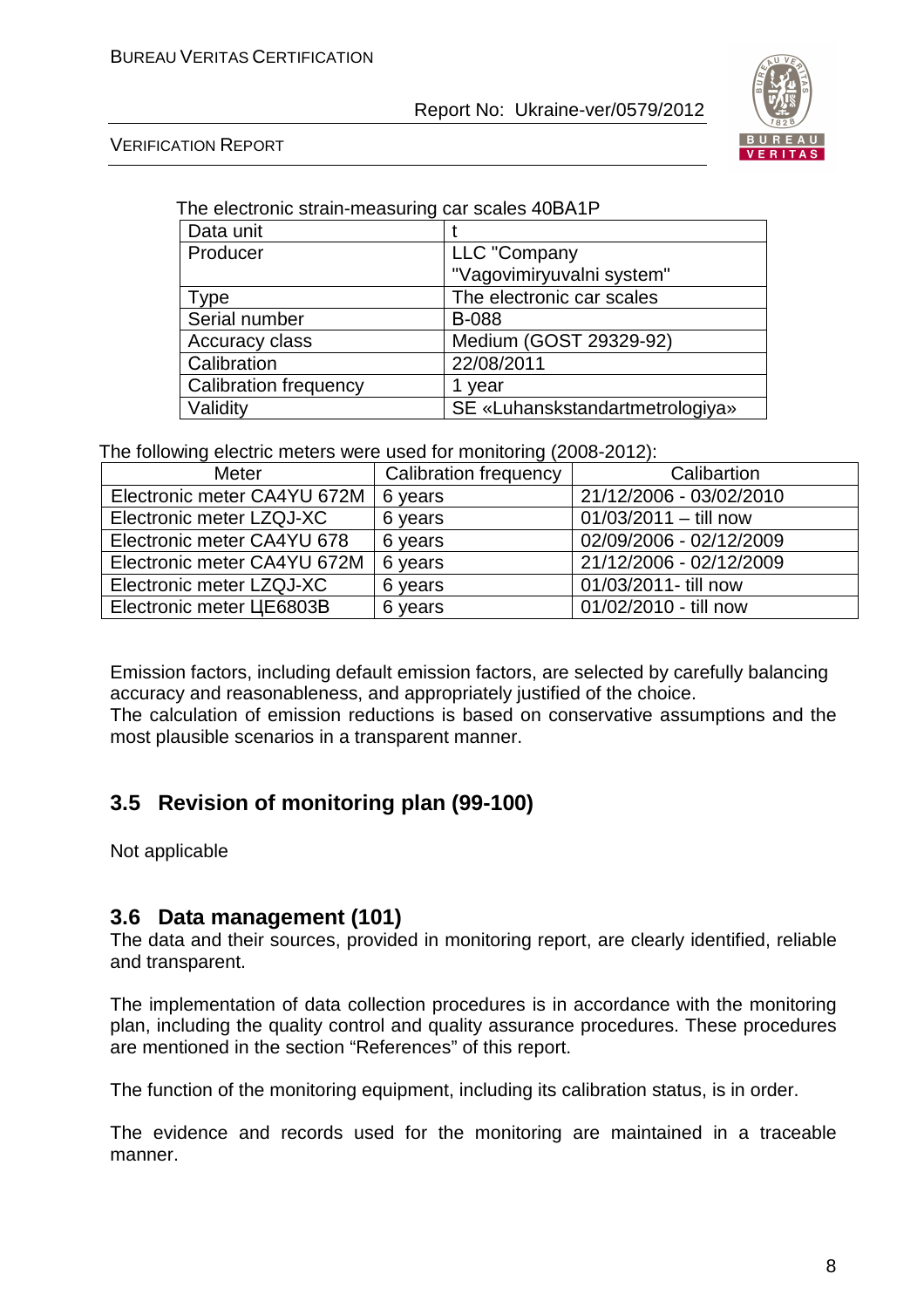

VERIFICATION REPORT

The data collection and management system for the project is in accordance with the monitoring plan:

The operational and management structure (as shown in below the figure) and the responsibilities of the principals are as follows. Ultimate responsibility for the project rests with the JI Project Manager.



The JI Project Manager is responsible for:

- Checking and signing off all project operational-related activities
- Appointing and liaising with the accredited independent entity (AIE)
- Identifying an audit team leader to be appointed by the Chief Engineer or a delegated authority
- Appointing a JI technical team to undertake the operational activities
- Organizing training and refresher courses
- Preparing and supervising a Health and Safety Plan for the JI technical team
- Supervising the work of the JI technical team
- Cross checking reported volumes and sales receipts

Internal Audit Department (Director)

The project owner - Small Private Commercial Production Company "SLAVUTICH" implemented provisions of this monitoring plan into its organizational and quality management structure. For monitoring, collection, registration, visualization, archiving, reporting of the monitored data and periodical checking of the measurement devices the management team headed by the Director of the company is responsible.

The monitoring staff is responsible for:

• Monitoring and recording of the relevant parameters

The operation and maintenance staff are responsible for:

• Operation and maintenance of the project infrastructure

Service and maintenance equipment is performed by technical personnel beneficiation plant.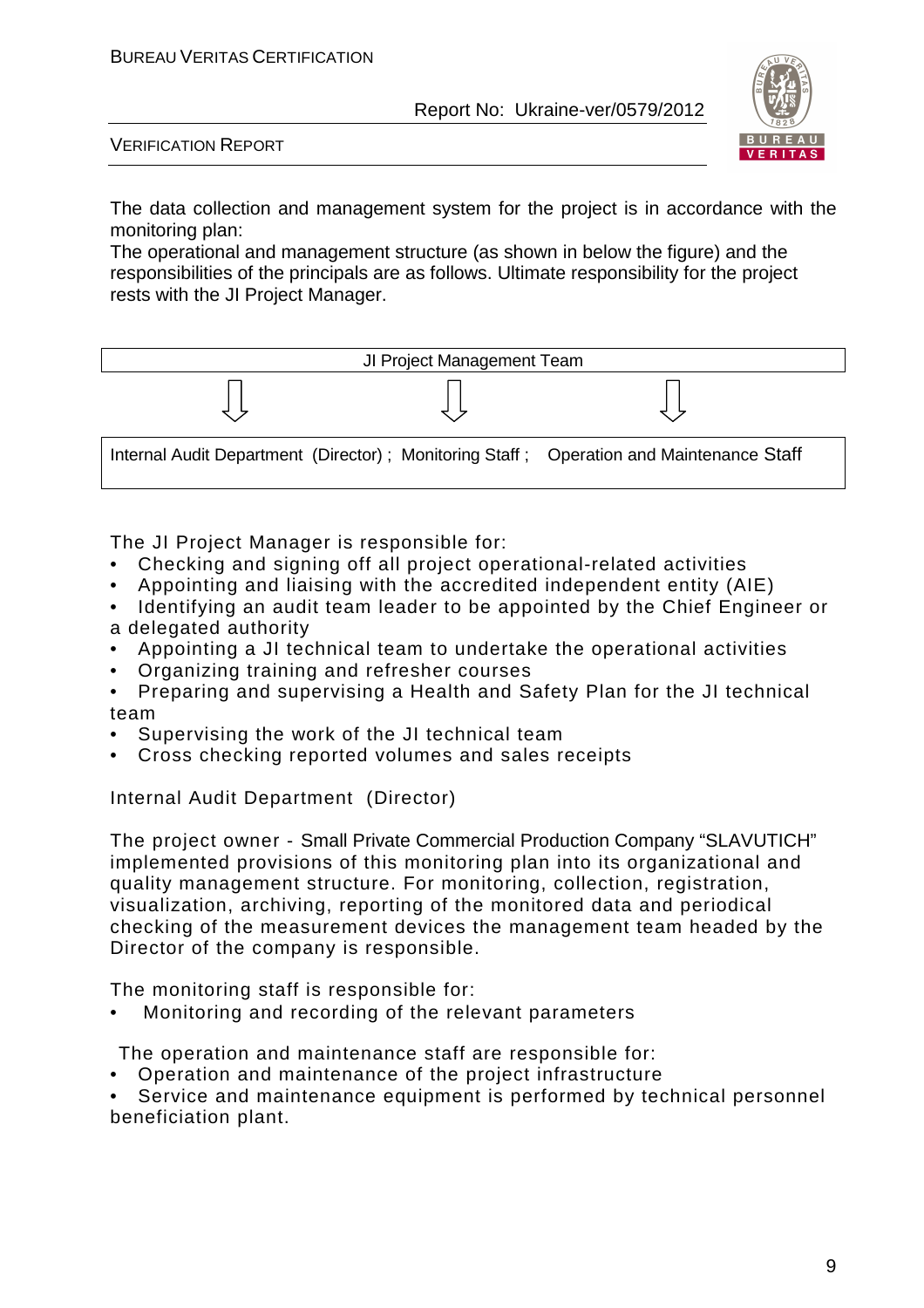

VERIFICATION REPORT

## **3.7 Verification regarding programmes of activities (102-110)**

Not applicable

## **4 VERIFICATION OPINION**

Bureau Veritas Certification has performed the initial, 1<sup>st</sup> initial verification of the «Waste Heap Dismantling in Sverdlovsk district of Luhansk Region of Ukraine with the Aim of Reducing Greenhouse Gases Emissions into the Atmosphere» Project in Ukraine, which applies JI specific approach. The verification was performed on the basis of UNFCCC criteria and host country criteria and also on the criteria given to provide for consistent project operations, monitoring and reporting.

The verification consisted of the following three phases: i) desk review of the monitoring report against the project design and the baseline and monitoring plan; ii) follow-up interviews with project stakeholders; iii) resolution of outstanding issues and the issuance of the final verification report and opinion.

The management of Private Commercial Production Company "SLAVUTICH" is responsible for the preparation of the GHG emissions data and the reported GHG emissions reductions of the project on the basis set out within the project Monitoring Plan indicated in the final PDD version. The development and maintenance of records and reporting procedures in accordance with that plan, including the calculation and determination of GHG emission reductions from the project, is the responsibility of the management of the project.

Bureau Veritas Certification verified the Project Monitoring Report version 02 for the reporting period as indicated below. Bureau Veritas Certification confirms that the project is implemented as planned and described in approved project design document. Installed equipment being essential for generating emission reduction runs reliably and is calibrated appropriately. The monitoring system is in place and the project is generating GHG emission reductions.

Bureau Veritas Certification can confirm that the GHG emission reduction is accurately calculated and is free of material errors, omissions, or misstatements. Our opinion relates to the project's GHG emissions and resulting GHG emissions reductions reported and related to the approved project baseline and monitoring, and its associated documents. Based on the information we have seen and evaluated, we confirm, with a reasonable level of assurance, the following statement:

| Reporting period: From 01/01/2008 to 30/06/2012 |              |                           |
|-------------------------------------------------|--------------|---------------------------|
| <b>Baseline emissions</b>                       | :4031568     | tonnes of CO2 equivalent. |
| Project emissions                               | :5002        | tonnes of CO2 equivalent. |
| Leakage                                         | $: -1101428$ | tonnes of CO2 equivalent. |
| Emission Reductions (2008-2012)                 | :5127994     | tonnes of CO2 equivalent. |

From 01/01/2008 to 31/12/2008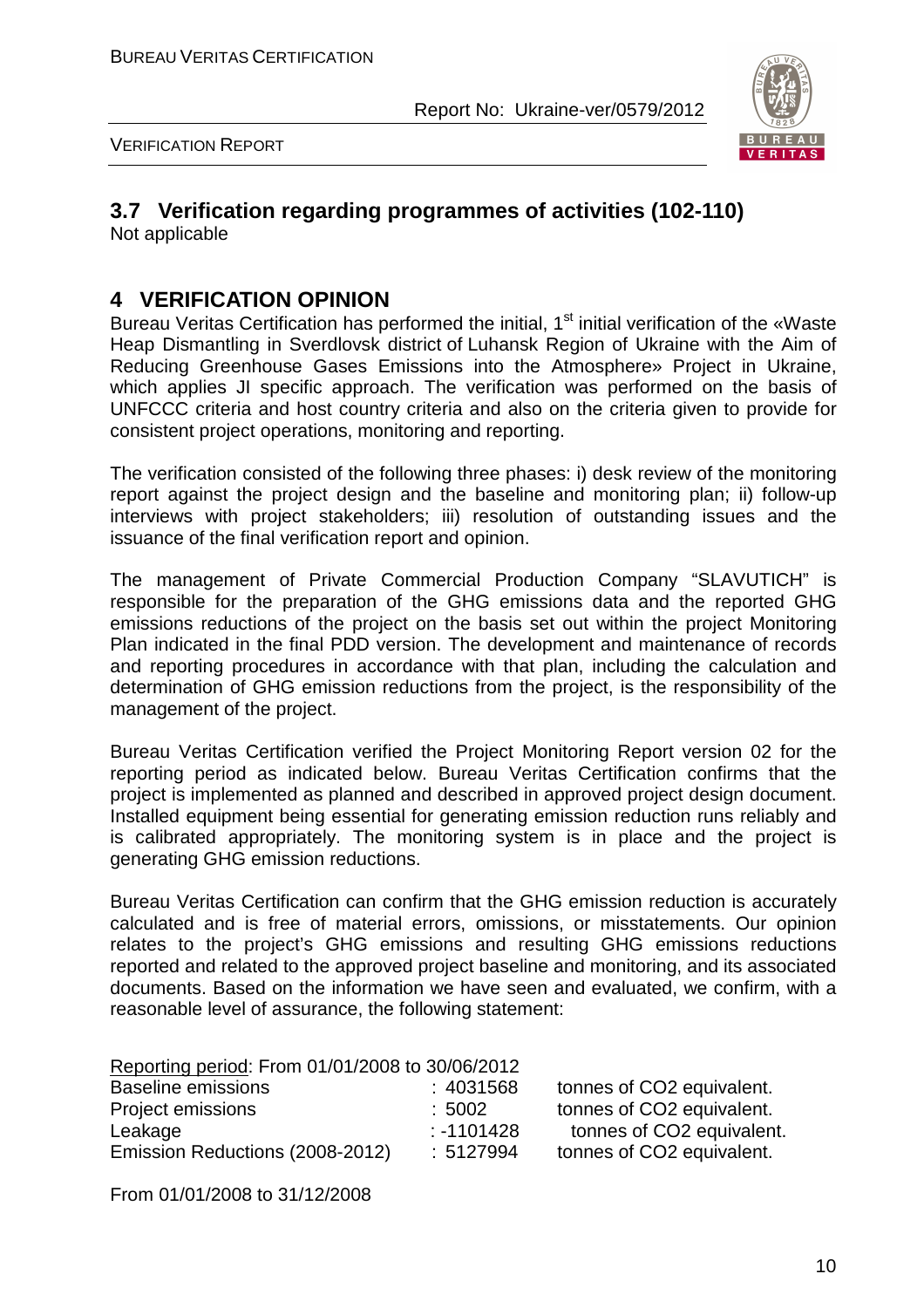

#### VERIFICATION REPORT

| Baseline emissions<br>Project emissions<br>Leakage<br><b>Emission Reductions</b>                                         | :694380<br>: 857<br>$: -190785$<br>: 884308     | tonnes of CO2 equivalent.<br>tonnes of CO2 equivalent.<br>tonnes of CO2 equivalent.<br>tonnes of CO2 equivalent. |
|--------------------------------------------------------------------------------------------------------------------------|-------------------------------------------------|------------------------------------------------------------------------------------------------------------------|
| From 01/01/2009 to 31/12/2009<br><b>Baseline emissions</b><br>Project emissions<br>Leakage<br><b>Emission Reductions</b> | :741500<br>:904<br>: -202883<br>: 943479        | tonnes of CO2 equivalent.<br>tonnes of CO2 equivalent.<br>tonnes of CO2 equivalent.<br>tonnes of CO2 equivalent. |
| From 01/01/2010 to 31/12/2010<br><b>Baseline emissions</b><br>Project emissions<br>Leakage<br><b>Emission Reductions</b> | :654469<br>:803<br>$: -181344$<br>:835010       | tonnes of CO2 equivalent.<br>tonnes of CO2 equivalent.<br>tonnes of CO2 equivalent.<br>tonnes of CO2 equivalent. |
| From 01/01/2011 to 31/12/2011<br><b>Baseline emissions</b><br>Project emissions<br>Leakage<br><b>Emission Reductions</b> | : 1178654<br>: 1464<br>$: -319625$<br>: 1496815 | tonnes of CO2 equivalent.<br>tonnes of CO2 equivalent.<br>tonnes of CO2 equivalent.<br>tonnes of CO2 equivalent. |
| From 01/01/2012 to 30/06/2012<br><b>Baseline emissions</b><br>Project emissions<br>Leakage<br><b>Emission Reductions</b> | : 762565<br>: 974<br>: -206791<br>: 968382      | tonnes of CO2 equivalent.<br>tonnes of CO2 equivalent.<br>tonnes of CO2 equivalent.<br>tonnes of CO2 equivalent. |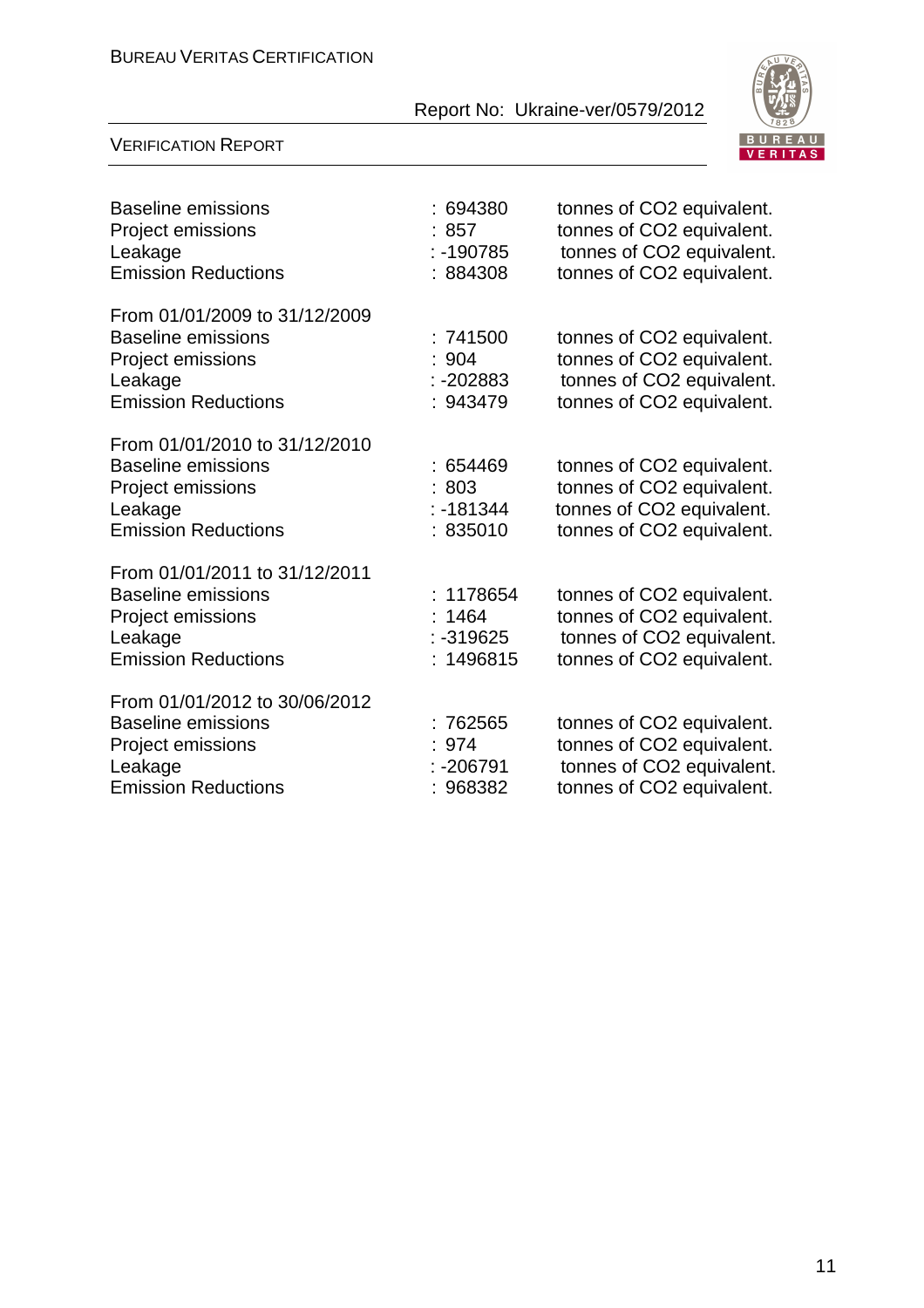

VERIFICATION REPORT

## **5 REFERENCES**

#### **Category 1 Documents:**

Documents provided by Carbon Marketing and Trading Ltd. and Small Private Commercial Production Company "SLAVUTICH" that relate directly to the GHG components of the project.

- /1/ Project Design Document «Waste Heap Dismantling in Sverdlovsk district of Luhansk Region of Ukraine with the Aim of Reducing Greenhouse Gases missions into the Atmosphere» version 2.0 dated 10/07/2012
- /2/ Project Design Document «Waste Heap Dismantling in Sverdlovsk district of Luhansk Region of Ukraine with the Aim of Reducing Greenhouse Gases missions into the Atmosphere» version 2.0 dated 06/06/2012
- /3/ Monitoring Report «Waste Heap Dismantling in Sverdlovsk district of Luhansk Region of Ukraine with the Aim of Reducing Greenhouse Gases missions into the Atmosphere» version 01 dated 13 July 2012
- /4/ Monitoring Report «Waste Heap Dismantling in Sverdlovsk district of Luhansk Region of Ukraine with the Aim of Reducing Greenhouse Gases missions into the Atmosphere» version 02 dated 01 August 2012
- /5/ Excel file "ER\_Calculation\_Slavutich\_MR\_v1" dated 13 July 2012
- /6/ Excel file "ER\_Calculation\_Slavutich\_MR\_v2" dated 01 Augast 2012
- /7/ Letter of Approval # 2012JI37 issued by the NL Agency Ministry of Economic Affairs, Agriculture and Innovation dated 31/07/2012
- /8/ Letter of Approval # 2022/23/7 dated 27/07/2012, issued by State Environmental Investment Agency of Ukraine
- /9/ Determination and Verification Manual, version 01
- /10/ National inventory report of Ukraine for 1990 2009

#### **Category 2 Documents:**

Background documents related to the design and/or methodologies employed in the design or other reference documents.

- /1/ Certificate on laboratory attestation dated 22/08/2011
- /2/ Weighting certificate on coal dated 14/02/2008
- /3/ Weighting certificate on coal dated 15/02/2008
- /4/ Weighting certificate on coal dated 16/02/2008
- /5/ Weighting certificate on coal dated 17/02/2008
- /6/ Weighting certificate on coal dated 18/02/2008
- /7/ Weighting certificate on coal dated 19/02/2008
- /8/ Weighting certificate on coal dated 20/02/2008
- /9/ Weighting certificate on coal dated 21/02/2008
- /10/ Weighting certificate on coal dated 22/02/2008
- /11/ Weighting certificate on coal dated 23/02/2008
- /12/ Weighting certificate on coal dated 24/02/2008
- /13/ Weighting certificate on coal dated 25/02/2008
- /14/ Weighting certificate on coal dated 25/02/2008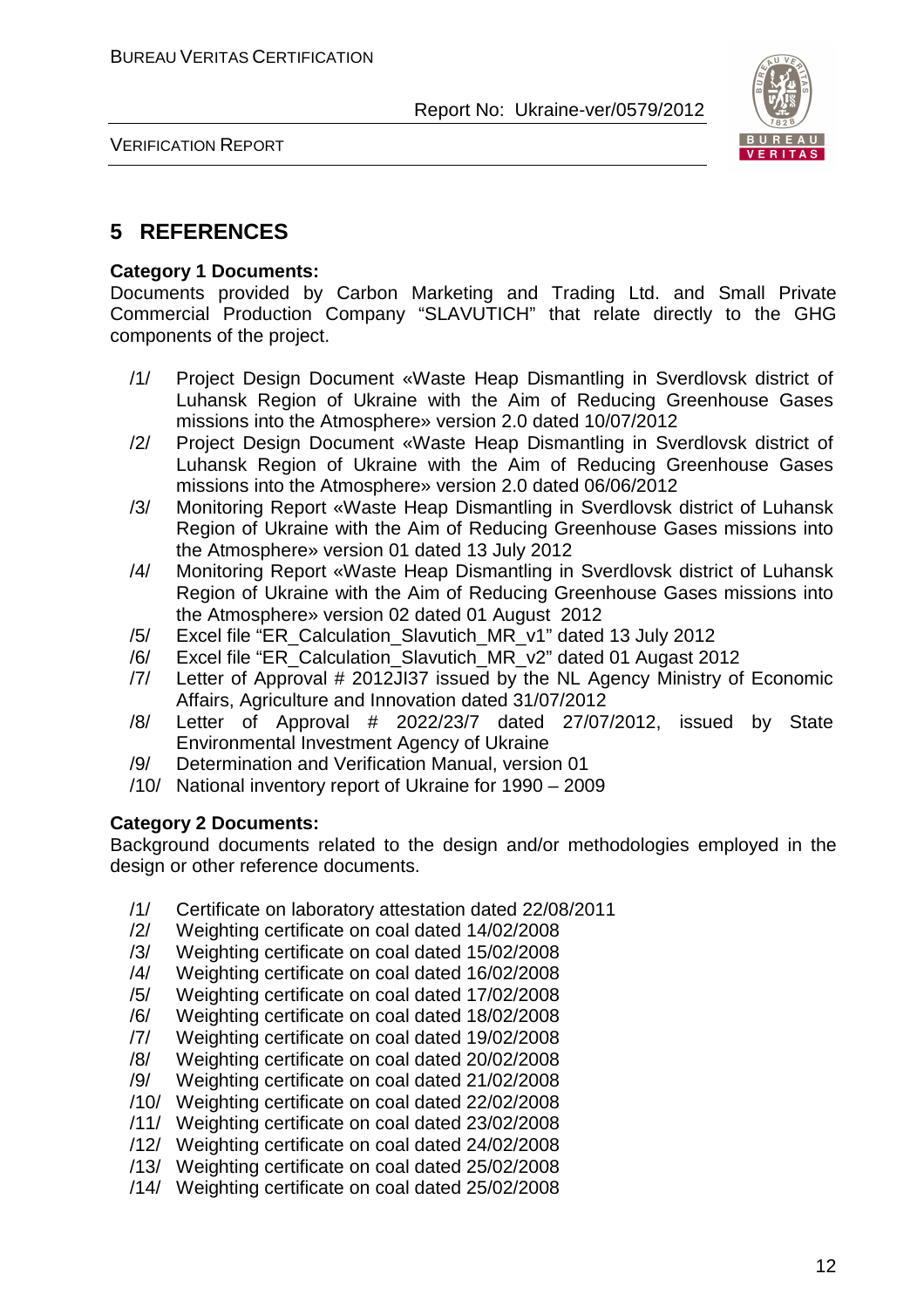

VERIFICATION REPORT

- /15/ Weighting certificate on coal dated 26/02/2008
- /16/ Weighting certificate on coal dated 27/02/2008
- /17/ Weighting certificate on coal dated 28/02/2008
- /18/ Agreement # 20/12 on service dated 20/12/2007
- /19/ Agreement # 632 dated 26.06.2009 on energy supply service
- /20/ Consignation agreement dated 03/01/2008
- /21/ Agreement # 02-01/2008 dated 02/01/2008
- /22/ Weighting certificate on coal dated 16/01/2008
- /23/ Weighting certificate on coal dated 14/01/2008
- /24/ Weighting certificate on coal dated 15/01/2008
- /25/ Weighting certificate on coal dated 17/01/2008
- /26/ Weighting certificate on coal dated 18/01/2008
- /27/ Weighting certificate on coal dated 20/01/2008
- /28/ Weighting certificate on coal dated 21/01/2008
- /29/ Weighting certificate on coal dated 22/01/2008
- /30/ Weighting certificate on coal dated 23/01/2008
- /31/ Weighting certificate on coal dated 24/01/2008
- /32/ Weighting certificate on coal dated 25/01/2008
- /33/ Weighting certificate on coal dated 26/01/2008
- /34/ Weighting certificate on coal dated 27/01/2008
- /35/ Weighting certificate on coal dated 28/01/2008
- /36/ Weighting certificate on coal dated 29/01/2008
- /37/ Weighting certificate on coal dated 30/01/2008
- /38/ Weighting certificate on coal dated 31/01/2008
- /39/ Agreement # 19/05 dated 18/05/2007 on delivery and installation of equipment
- /40/ Technical calibration statement on measuring equipment in electric installations up to 1000V
- /41/ Sealing certificate on measuring equipment dated 27/01/2012
- /42/ Sealing certificate on measuring equipment dated 23/10/2012
- /43/ Sealing certificate on measuring equipment dated 21/05/2012
- /44/ Passport on transformer type TM, serial # 1114167
- /45/ Quality certificate on coal # 285
- /46/ Weighting certificate on coal dated 01/05/2010
- /47/ Weighting certificate on coal dated 02/05/2010
- /48/ Weighting certificate on coal dated 03/05/2010
- /49/ Weighting certificate on coal dated 04/05/2010
- /50/ Weighting certificate on coal dated 05/05/2010
- /51/ Weighting certificate on coal dated 06/05/2010
- /52/ Weighting certificate on coal dated 07/05/2010
- /53/ Weighting certificate on coal dated 08/05/2010
- /54/ Weighting certificate on coal dated 09/05/2010
- /55/ Weighting certificate on coal dated 10/05/2010
- /56/ Weighting certificate on coal dated 11/05/2010
- /57/ Weighting certificate on coal dated 12/05/2010
- /58/ Weighting certificate on coal dated 13/05/2010
- /59/ Weighting certificate on coal dated 14/05/2010
- /60/ Weighting certificate on coal dated 15/05/2010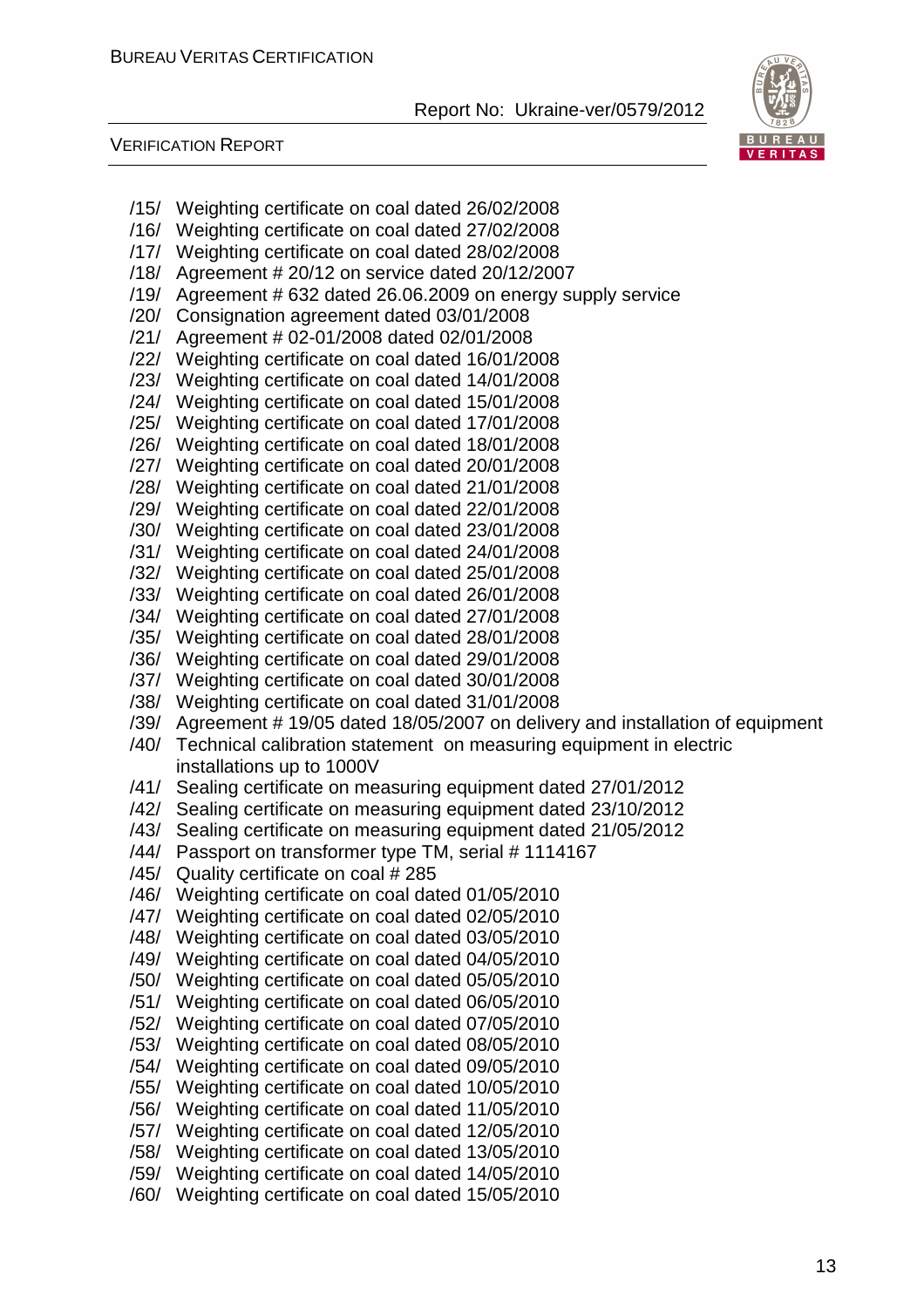

#### VERIFICATION REPORT

- /61/ Weighting certificate on coal dated 16/05/2010 /62/ Weighting certificate on coal dated 17/05/2010 /63/ Weighting certificate on coal dated 18/05/2010 /64/ Weighting certificate on coal dated 19/05/2010 /65/ Weighting certificate on coal dated 20/05/2010 /66/ Weighting certificate on coal dated 21/05/2010 /67/ Weighting certificate on coal dated 22/05/2010 /68/ Weighting certificate on coal dated 23/05/2010 /69/ Weighting certificate on coal dated 24/05/2010 /70/ Weighting certificate on coal dated 25/05/2010 /71/ Weighting certificate on coal dated 26/05/2010 /72/ Weighting certificate on coal dated 27/05/2010 /73/ Weighting certificate on coal dated 28/05/2010 /74/ Weighting certificate on coal dated 29/05/2010
- /75/ Weighting certificate on coal dated 30/05/2010
- /76/ Invoice on diesel for September 2010
- /77/ Invoice on diesel for October 2010
- /78/ Invoice on diesel for November 2010
- /79/ Invoice on diesel for December 2010
- /80/ Invoice on diesel for January 2011
- /81/ Invoice on diesel for February 2011
- /82/ Invoice on diesel for March 2011
- /83/ Invoice on diesel for April 2011
- /84/ Invoice on diesel for May 2011
- /85/ Invoice on diesel for March 2009
- /86/ Invoice on diesel for April 2009
- /87/ Invoice on diesel for May 2009
- /88/ Invoice on diesel for June 2009
- /89/ Invoice on diesel for July 2009
- /90/ Invoice on diesel for Augast 2009
- /91/ Invoice on diesel for September 2009
- /92/ Invoice on diesel for November 2009
- /93/ Invoice on diesel for November 2009

#### **Persons interviewed:**

List persons interviewed during the verification or persons that contributed with other information that are not included in the documents listed above.

- /1/ V. Kumonok director of Small Private Commercial Production Company "SLAVUTICH"
- /2/ V. Holodnik Head of production department
- /3/ V. Kornuhov cheef engineer of Small Private Commercial Production Company "SLAVUTICH"
- /4/ Tahir Musayev representative of the project Developer СARBON MARKETING AND TRADING LTD
- /5/ Valentina Bubenok representative of the project Developer СARBON MARKETING AND TRADING LTD

Please do *not* delete the Bookmark named "numPages" on this last page in the report.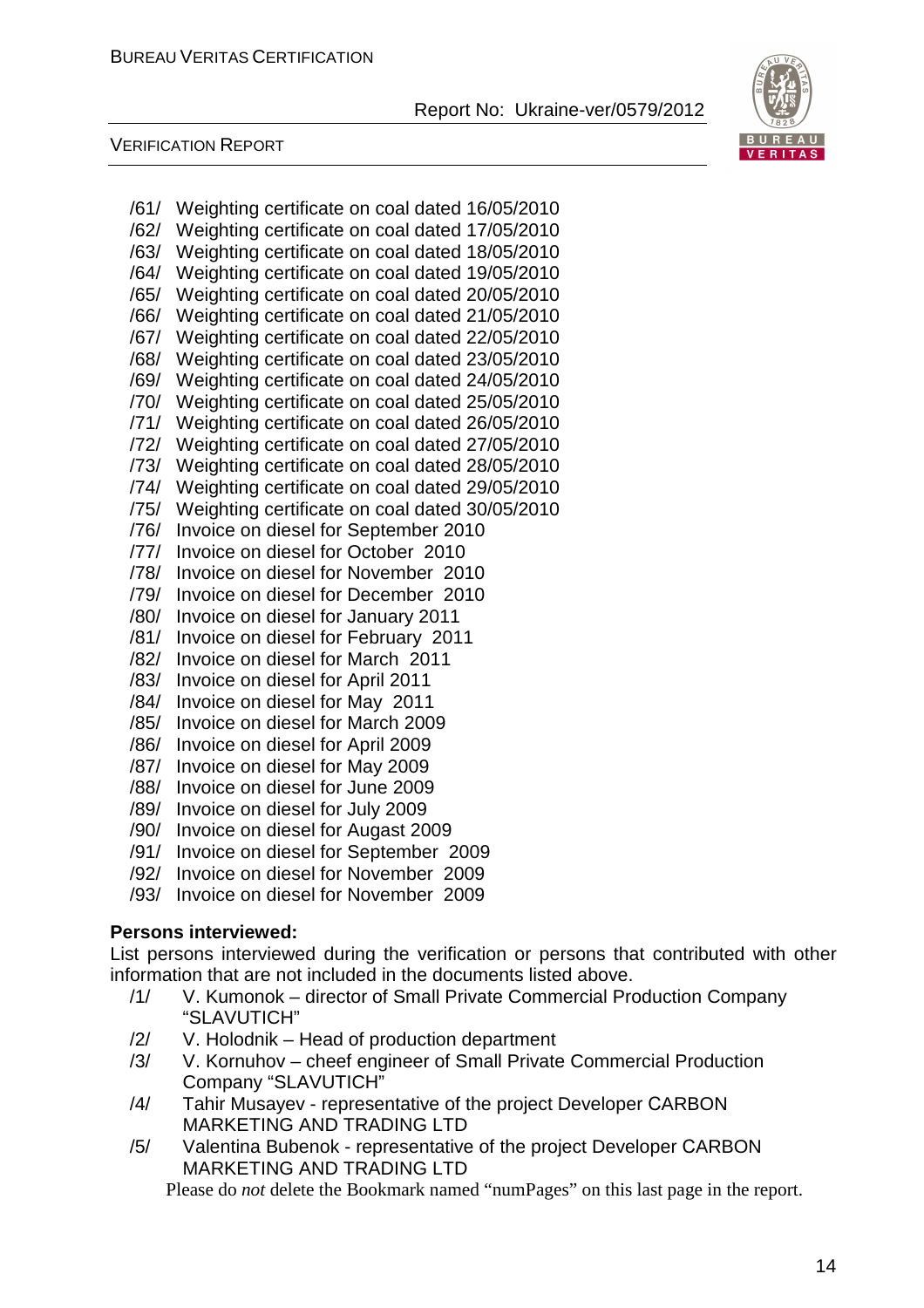

### VERIFICATION REPORT

## APPENDIX A: VERIFICATION PROTOCOL

#### **BUREAU VERITAS CERTIFICATION HOLDING SAS**

#### **Check list for verification, according to the JOINT IMPLEMENTATION DETERMINATION AND VERIFICATION MANUAL (Version 01)**

| <b>DVM</b> | <b>Check Item</b>                                                                                                                                                                                                                                                                 | <b>Initial finding</b>                                                                                                                                                                                                                                    | <b>Draft</b>            | <b>Final</b>     |
|------------|-----------------------------------------------------------------------------------------------------------------------------------------------------------------------------------------------------------------------------------------------------------------------------------|-----------------------------------------------------------------------------------------------------------------------------------------------------------------------------------------------------------------------------------------------------------|-------------------------|------------------|
| Paragra    |                                                                                                                                                                                                                                                                                   |                                                                                                                                                                                                                                                           | <b>Conclusio</b>        | <b>Conclusio</b> |
| ph         |                                                                                                                                                                                                                                                                                   |                                                                                                                                                                                                                                                           | n                       | $\mathsf{n}$     |
|            | <b>Project approvals by Parties involved</b>                                                                                                                                                                                                                                      |                                                                                                                                                                                                                                                           |                         |                  |
| 90         | Has the DFPs of at least one Party<br>involved, other than the host Party,<br>issued a written project approval when<br>submitting the first verification report to<br>the secretariat for publication in<br>accordance with paragraph 38 of the JI<br>guidelines, at the latest? | Written project approvals from Ukraine and the<br>Netherlands have been issued by the DFP of<br>those Parties when submitting the first verification<br>report to the secretariat for publication in<br>accordance with paragraph 38 of the JI guidelines | Pending                 | OK.              |
| 91         | Are all the written project approvals by<br>Parties involved unconditional?                                                                                                                                                                                                       | Yes, all the written approvals by Parties involved<br>are unconditional                                                                                                                                                                                   | Pending                 | <b>OK</b>        |
|            | <b>Project implementation</b>                                                                                                                                                                                                                                                     |                                                                                                                                                                                                                                                           |                         |                  |
| 92         | Has the project been implemented in $ $<br>accordance with the PDD regarding<br>which the determination has been<br>deemed final and is so listed on the<br><b>UNFCCC JI website?</b>                                                                                             | Yes, the project has been implemented in<br>accordance with the PDD version 02                                                                                                                                                                            | <b>OK</b>               | <b>OK</b>        |
| 93         | What is the status of operation of the<br>project during the monitoring period?                                                                                                                                                                                                   | CAR01<br>Please, state in PDD if some project equipment<br>has not been working during monitoring period.<br>Please specify this cases<br>CAR <sub>02</sub>                                                                                               | CAR01<br>CAR02<br>CAR03 | <b>OK</b>        |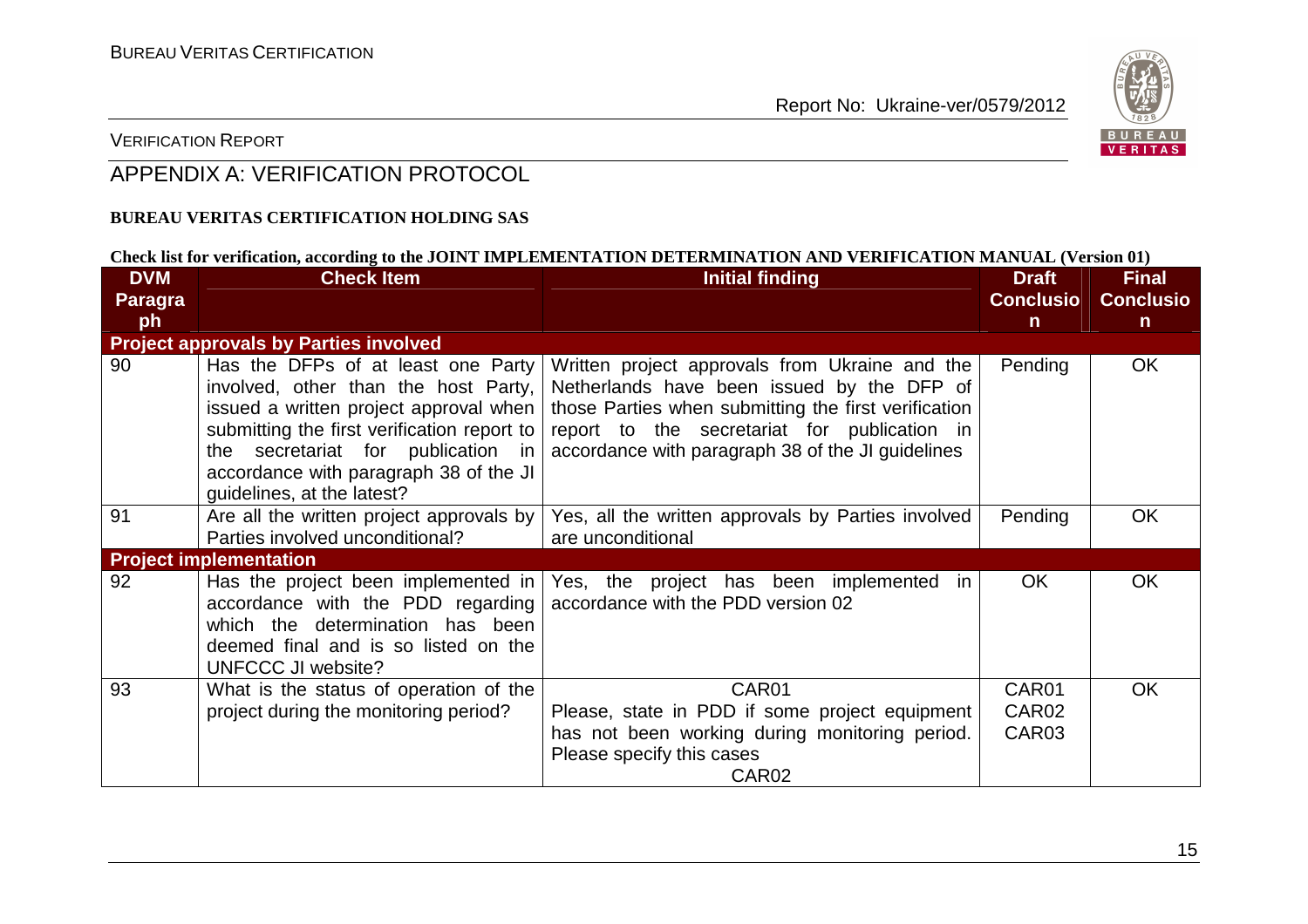

| <b>VERIFICATION REPORT</b>         |                                                                                                                                                                                                                                                                                                                                                                         |                                                                                                                                                                                                                                                                                                                                 | <b>BUREAU</b><br><b>VERITAS</b>                                                                 |                                                  |
|------------------------------------|-------------------------------------------------------------------------------------------------------------------------------------------------------------------------------------------------------------------------------------------------------------------------------------------------------------------------------------------------------------------------|---------------------------------------------------------------------------------------------------------------------------------------------------------------------------------------------------------------------------------------------------------------------------------------------------------------------------------|-------------------------------------------------------------------------------------------------|--------------------------------------------------|
| <b>DVM</b><br><b>Paragra</b><br>ph | <b>Check Item</b>                                                                                                                                                                                                                                                                                                                                                       | <b>Initial finding</b>                                                                                                                                                                                                                                                                                                          | <b>Draft</b><br><b>Conclusio</b><br>$\mathsf{n}$                                                | <b>Final</b><br><b>Conclusio</b><br>$\mathsf{n}$ |
|                                    |                                                                                                                                                                                                                                                                                                                                                                         | Please make amendments in the geographic<br>coordinates of the site<br>CAR <sub>03</sub><br>Please provide order that claims about data<br>storage for 2 years after last transfer of ERus                                                                                                                                      |                                                                                                 |                                                  |
|                                    | <b>Compliance with monitoring plan</b>                                                                                                                                                                                                                                                                                                                                  |                                                                                                                                                                                                                                                                                                                                 |                                                                                                 |                                                  |
| 94                                 | Did the monitoring occur in accordance<br>with the monitoring plan included in the<br>PDD regarding which the determination<br>has been deemed final and is so listed<br>on the UNFCCC JI website?                                                                                                                                                                      | The monitoring occurred in accordance with the<br>monitoring plan included in the PDD                                                                                                                                                                                                                                           | <b>OK</b>                                                                                       | OK                                               |
| 95(a)                              | For calculating the emission reductions<br>or enhancements of net removals, were<br>key factors, e.g. those listed in 23 (b)<br>(i)-(vii) above, influencing the baseline<br>emissions or net removals and the<br>activity level of the project and the<br>emissions or removals as well as risks<br>associated with the project taken into<br>account, as appropriate? | For calculating the emission reductions<br>key<br>factors, e.g. those listed Section B.2 of the<br>determined PDD version 2.0., as well as Section<br>3.4 of the present Verification Report, influencing<br>the baseline emissions as well as risks associated<br>with the project were taken into account, as<br>appropriate. | <b>OK</b>                                                                                       | <b>OK</b>                                        |
| 95(b)                              | Are data sources used for calculating<br>emission reductions or enhancements<br>of net removals clearly identified,<br>reliable and transparent?                                                                                                                                                                                                                        | CL <sub>01</sub><br>NIR of Ukraine 1990-2010 asserts that there is<br>coefficient of methane emission for coal that is<br>already mined 2,4 m3/t (p.122). Please clarify why<br>this special coefficient was not used in the project<br><b>CL02</b>                                                                             | CL <sub>01</sub><br>CL <sub>02</sub><br>CAR04<br><b>CL03</b><br>CL <sub>04</sub><br><b>CL05</b> | <b>OK</b>                                        |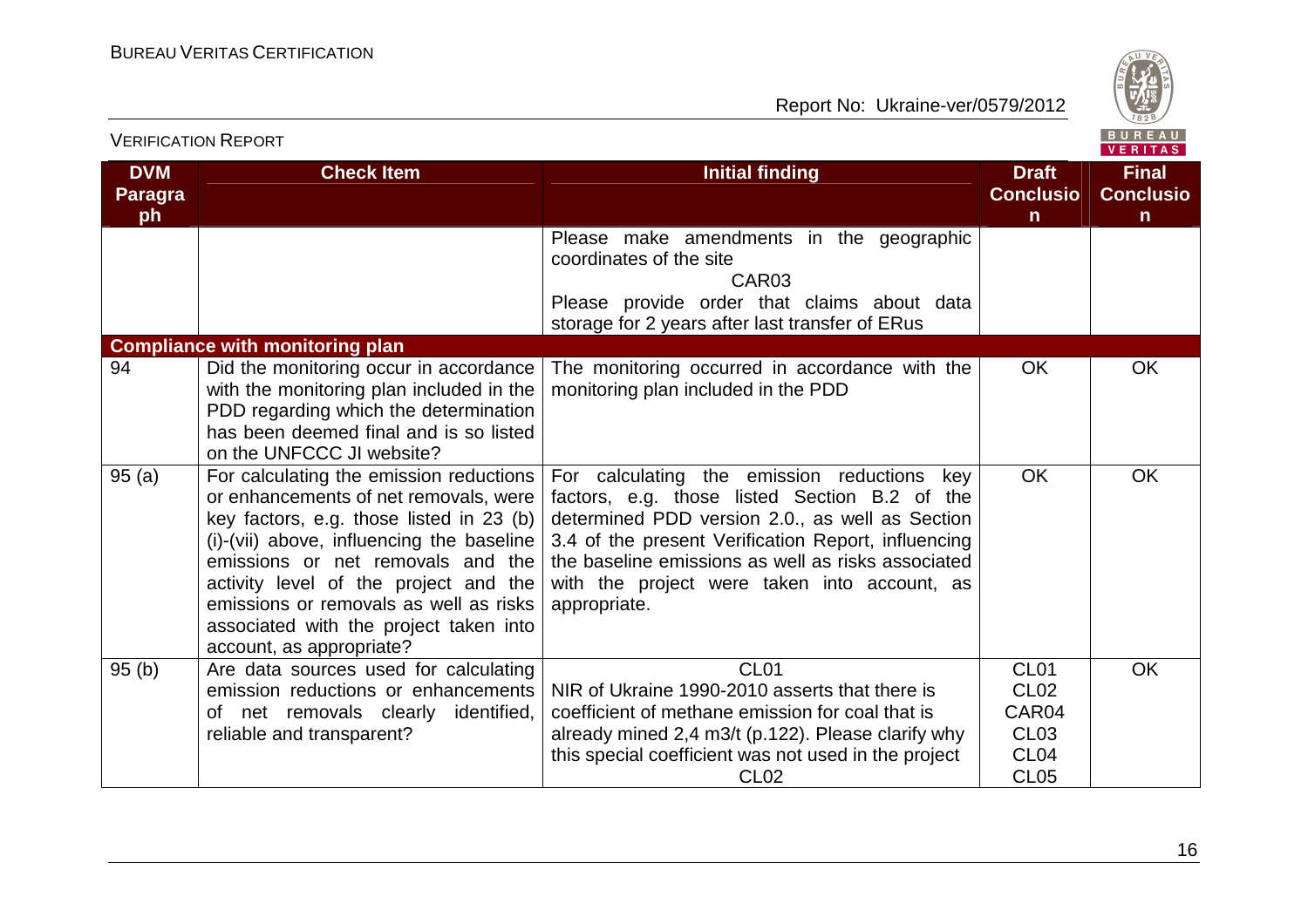

| <b>VERIFICATION REPORT</b>         |                   |                                                                                                                                                                                                                                                                                                                                                                                                                                                                                                                                                                                                                                                                                                                                                                                                                  |                                                  | BUREAU<br><b>VERITAS</b>                         |
|------------------------------------|-------------------|------------------------------------------------------------------------------------------------------------------------------------------------------------------------------------------------------------------------------------------------------------------------------------------------------------------------------------------------------------------------------------------------------------------------------------------------------------------------------------------------------------------------------------------------------------------------------------------------------------------------------------------------------------------------------------------------------------------------------------------------------------------------------------------------------------------|--------------------------------------------------|--------------------------------------------------|
| <b>DVM</b><br><b>Paragra</b><br>ph | <b>Check Item</b> | <b>Initial finding</b>                                                                                                                                                                                                                                                                                                                                                                                                                                                                                                                                                                                                                                                                                                                                                                                           | <b>Draft</b><br><b>Conclusio</b><br>$\mathsf{n}$ | <b>Final</b><br><b>Conclusio</b><br>$\mathsf{n}$ |
|                                    |                   | It is stated in section B of the PDD that parameter<br>"Average electricity consumption per ton of coal,<br>produced in Ukraine in the year y" is taken from:<br>Fuel and Energy resources of Ukraine, Statistical<br>Yearbook, State Statistics Committee of Ukraine,<br>Kiev 2009-2010. Please clarify which category of<br>links on abovementioned website was used<br>CAR04<br>It necessary to know the type of mined coal in<br>order to use Guidance of quality, volume coal<br>production and enrichment products in 2008-2012,<br>Ministry of Coal Industry of Ukraine, State<br>Committee of Ukraine. Please provide laboratory<br>certificate that shows the type of mined coal<br>CL <sub>03</sub><br>The values of average ash content of coal<br>produced in Ukraine are inconsistent with those in | CL <sub>06</sub>                                 |                                                  |
|                                    |                   | Guidance of quality, volume coal production and<br>enrichment products in 2008-2012. Please provide<br>appropriate document that supports initial values,<br>taking into account CAR above<br>CL <sub>04</sub>                                                                                                                                                                                                                                                                                                                                                                                                                                                                                                                                                                                                   |                                                  |                                                  |
|                                    |                   | The same situation as in CL's above appears in<br>the following parameter: average moisture of coal<br>produced in Ukraine is inconsistent with that in                                                                                                                                                                                                                                                                                                                                                                                                                                                                                                                                                                                                                                                          |                                                  |                                                  |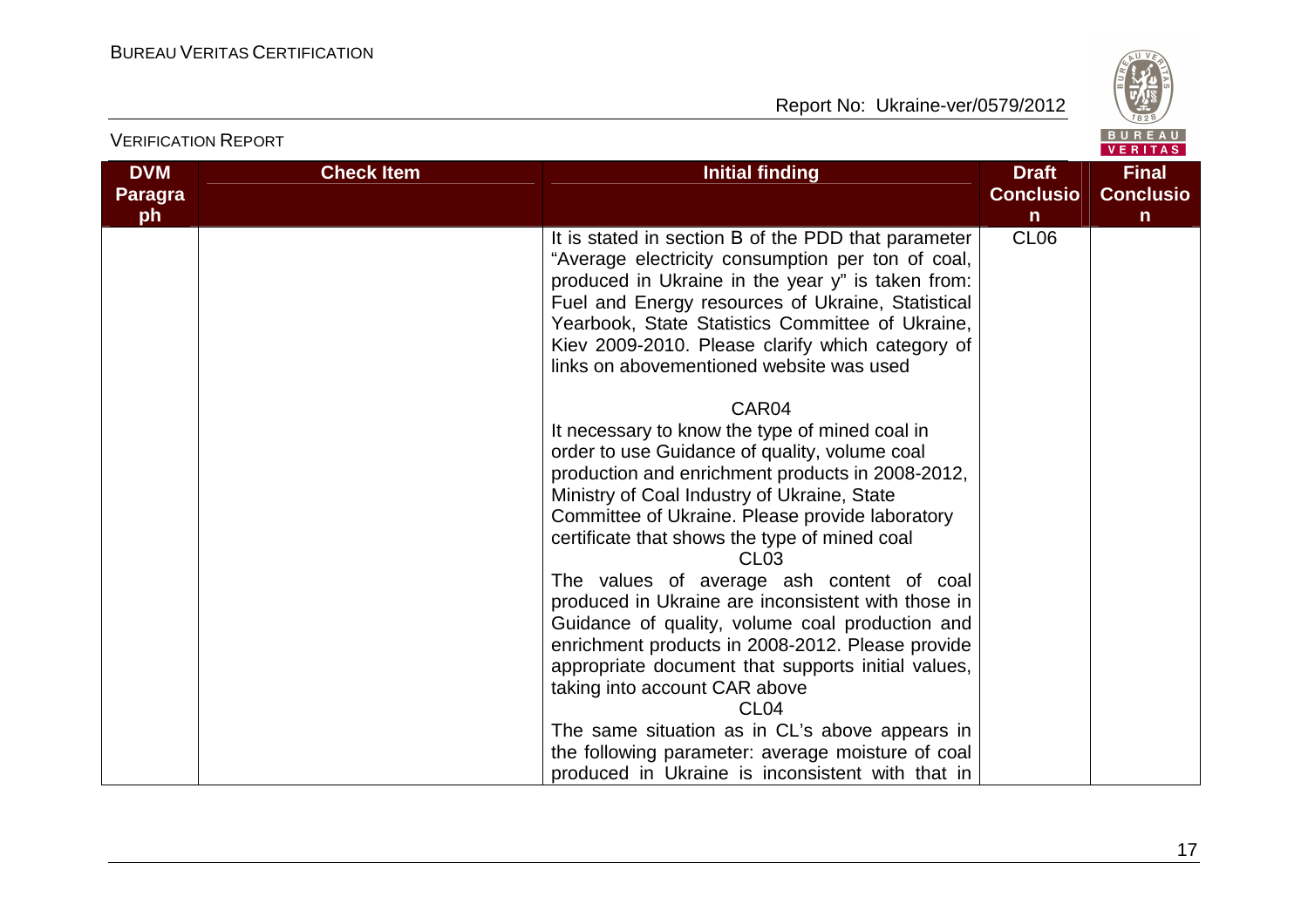

|                                    | <b>VERIFICATION REPORT</b>                                                                                                                                                                                                                                                                      |                                                                                                                                                                                                                                                                                                                                  |                                                  | BUREAU<br><b>VERITAS</b>                         |
|------------------------------------|-------------------------------------------------------------------------------------------------------------------------------------------------------------------------------------------------------------------------------------------------------------------------------------------------|----------------------------------------------------------------------------------------------------------------------------------------------------------------------------------------------------------------------------------------------------------------------------------------------------------------------------------|--------------------------------------------------|--------------------------------------------------|
| <b>DVM</b><br><b>Paragra</b><br>ph | <b>Check Item</b>                                                                                                                                                                                                                                                                               | <b>Initial finding</b>                                                                                                                                                                                                                                                                                                           | <b>Draft</b><br><b>Conclusio</b><br>$\mathsf{n}$ | <b>Final</b><br><b>Conclusio</b><br>$\mathsf{n}$ |
|                                    |                                                                                                                                                                                                                                                                                                 | Guide of quality. Please make appropriate<br>corrections or provide reasonable justification<br>CL <sub>05</sub><br>Report, done by SRI "Respirator" 2012, contains<br>the value of correction factor for the uncertainty of<br>the waste heaps burning process equal to 0.78,<br>but current monitoring report uses value equal |                                                  |                                                  |
|                                    |                                                                                                                                                                                                                                                                                                 | 0,865. Please explain your choice<br>CL <sub>06</sub><br>Please justify the value of net caloric value of<br>diesel for 2010 (NIR of Ukraine 1990-2010)                                                                                                                                                                          |                                                  |                                                  |
| 95(c)                              | Are emission factors, including default<br>emission factors, if used for calculating<br>emission<br>reductions<br>the<br>or<br>of<br>enhancements<br>net<br>removals,<br>carefully<br>balancing<br>selected<br>by<br>accuracy and reasonableness, and<br>appropriately justified of the choice? | Emission factors, including default emission<br>factors, are selected by carefully<br>balancing<br>accuracy and reasonableness, and appropriately<br>justified of the choice. They are provided in the<br>CO2 emissions reduction calculation spreadsheet<br>to the present MR as well as in Sections B.2.1. of<br>the MR.       | <b>OK</b>                                        | <b>OK</b>                                        |
| 95(d)                              | calculation<br>of<br>emission<br>Is the<br>reductions or enhancements of net<br>removals<br>based<br>on<br>conservative<br>assumptions and the most plausible<br>scenarios in a transparent manner?                                                                                             | The calculation of emission reductions is based on<br>conservative assumptions and the most plausible<br>scenarios in a transparent manner                                                                                                                                                                                       | <b>OK</b>                                        | <b>OK</b>                                        |
|                                    | <b>Applicable to JI SSC projects only</b>                                                                                                                                                                                                                                                       |                                                                                                                                                                                                                                                                                                                                  |                                                  |                                                  |
| 96                                 | Is the relevant threshold to be classified                                                                                                                                                                                                                                                      | N/A                                                                                                                                                                                                                                                                                                                              | N/A                                              | N/A                                              |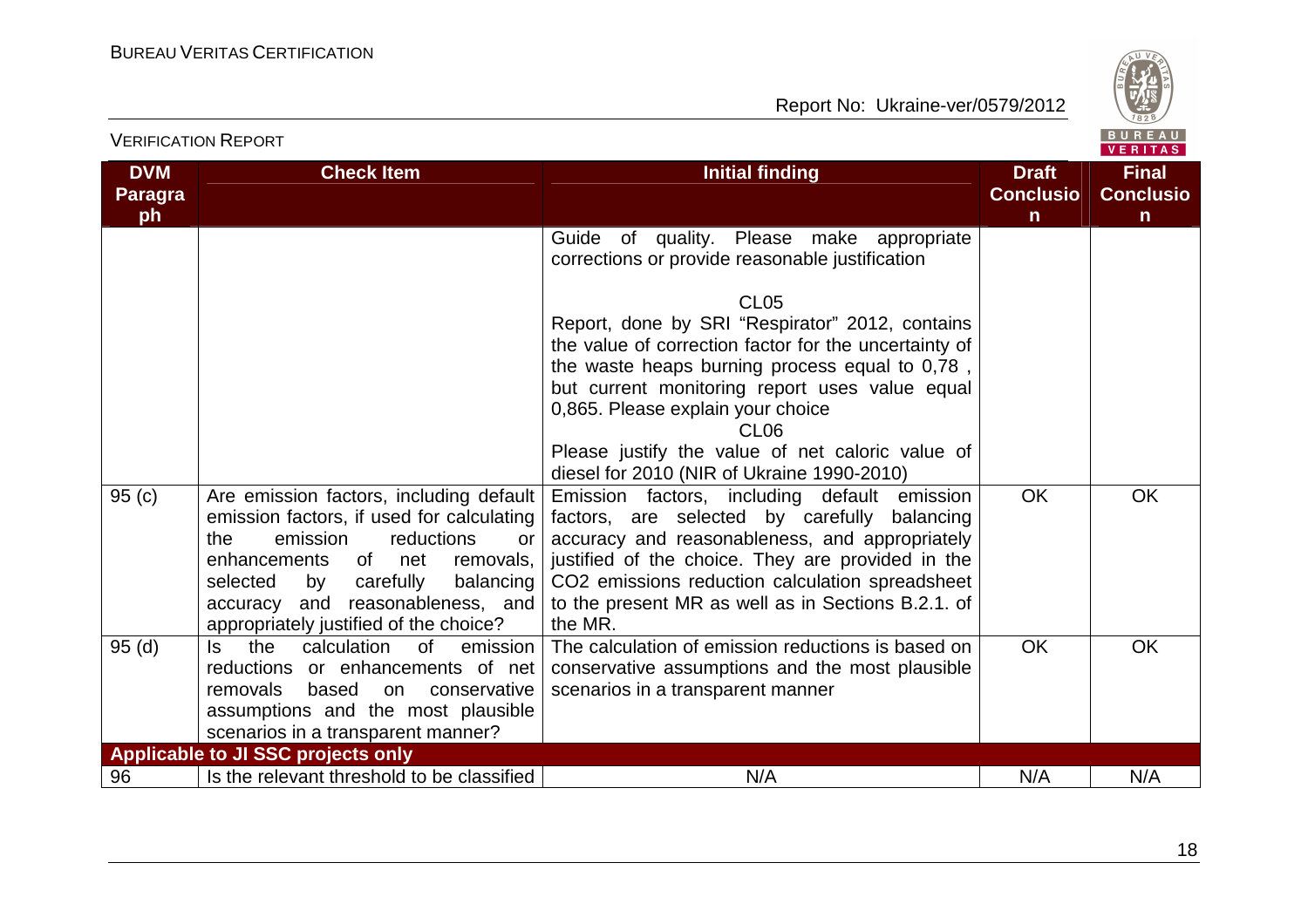

|                                    | <b>VERIFICATION REPORT</b>                                                                                                                                                                                                                                                                                                                    |                                                                            | BUREAU<br><b>VERITAS</b>                         |
|------------------------------------|-----------------------------------------------------------------------------------------------------------------------------------------------------------------------------------------------------------------------------------------------------------------------------------------------------------------------------------------------|----------------------------------------------------------------------------|--------------------------------------------------|
| <b>DVM</b><br><b>Paragra</b><br>ph | <b>Check Item</b>                                                                                                                                                                                                                                                                                                                             | <b>Initial finding</b><br><b>Draft</b><br><b>Conclusio</b><br>$\mathsf{n}$ | <b>Final</b><br><b>Conclusio</b><br>$\mathsf{n}$ |
|                                    | as JI SSC project not exceeded during<br>the monitoring period on an annual<br>average basis?<br>If the threshold is exceeded, is the<br>maximum emission reduction<br>level<br>estimated in the PDD for the JI SSC<br>project or the bundle for the monitoring<br>period determined?                                                         |                                                                            |                                                  |
|                                    | Applicable to bundled JI SSC projects only                                                                                                                                                                                                                                                                                                    |                                                                            |                                                  |
| 97(a)                              | Has the composition of the bundle not<br>changed from that is stated in F-JI-<br><b>SSCBUNDLE?</b>                                                                                                                                                                                                                                            | N/A<br>N/A                                                                 | N/A                                              |
| 97(b)                              | If the determination was conducted on<br>the basis of an overall monitoring plan,<br>have the project participants submitted<br>a common monitoring report?                                                                                                                                                                                   | N/A<br>N/A                                                                 | N/A                                              |
| 98                                 | If the monitoring is based on a<br>monitoring plan that provides for<br>overlapping monitoring periods, are the<br>monitoring periods per component of<br>the project clearly specified in the<br>monitoring report?<br>Do the monitoring periods not overlap<br>with those for which verifications were<br>already deemed final in the past? | N/A<br>N/A                                                                 | N/A                                              |
|                                    | <b>Revision of monitoring plan</b>                                                                                                                                                                                                                                                                                                            |                                                                            |                                                  |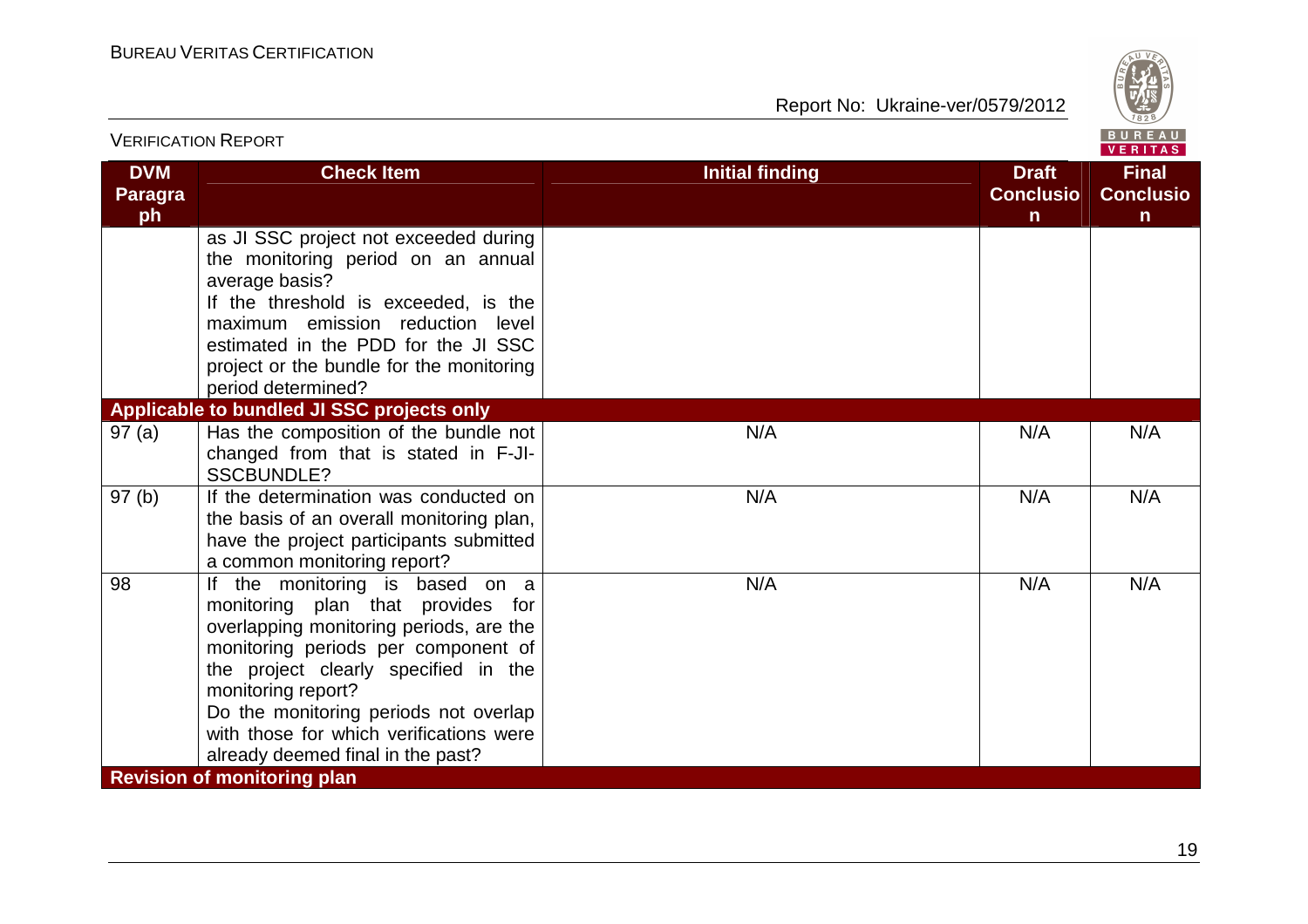

| <b>VERIFICATION REPORT</b><br><b>VERITAS</b><br><b>DVM</b><br><b>Final</b><br><b>Check Item</b><br><b>Initial finding</b><br><b>Draft</b><br><b>Conclusio</b><br><b>Paragra</b><br>ph<br>$\mathsf{n}$<br>$\mathsf{n}$<br>Applicable only if monitoring plan is revised by project participant<br><b>OK</b><br>99(a)<br>Did the project participants provide an<br>During the time of the monitoring period under<br>OK. |                                                                                                                                                                                                                                                                                              |                                                                                                                                                                                                                                                                                                    |           |                  |  |  |  |
|-------------------------------------------------------------------------------------------------------------------------------------------------------------------------------------------------------------------------------------------------------------------------------------------------------------------------------------------------------------------------------------------------------------------------|----------------------------------------------------------------------------------------------------------------------------------------------------------------------------------------------------------------------------------------------------------------------------------------------|----------------------------------------------------------------------------------------------------------------------------------------------------------------------------------------------------------------------------------------------------------------------------------------------------|-----------|------------------|--|--|--|
|                                                                                                                                                                                                                                                                                                                                                                                                                         |                                                                                                                                                                                                                                                                                              |                                                                                                                                                                                                                                                                                                    |           | <b>Conclusio</b> |  |  |  |
|                                                                                                                                                                                                                                                                                                                                                                                                                         |                                                                                                                                                                                                                                                                                              |                                                                                                                                                                                                                                                                                                    |           |                  |  |  |  |
|                                                                                                                                                                                                                                                                                                                                                                                                                         | appropriate justification<br>for<br>the<br>proposed revision?                                                                                                                                                                                                                                | consideration no changes or revisions to the<br>monitoring plan occurred. Monitoring procedure<br>was carried out in accordance with the initial<br>monitoring plan                                                                                                                                |           |                  |  |  |  |
| 99(b)                                                                                                                                                                                                                                                                                                                                                                                                                   | Does the proposed revision improve<br>the accuracy and/or applicability of<br>information collected compared to the<br>original<br>monitoring<br>without<br>plan<br>changing conformity with the relevant<br>rules<br>regulations<br>and<br>for<br>the<br>establishment of monitoring plans? | N/A                                                                                                                                                                                                                                                                                                | N/A       | N/A              |  |  |  |
| Data management                                                                                                                                                                                                                                                                                                                                                                                                         |                                                                                                                                                                                                                                                                                              |                                                                                                                                                                                                                                                                                                    |           |                  |  |  |  |
| 101 $(a)$                                                                                                                                                                                                                                                                                                                                                                                                               | Is the implementation of data collection<br>procedures in accordance with the<br>monitoring plan, including the quality<br>control<br>and<br>assurance<br>quality<br>procedures?                                                                                                             | Yes, the implementation of data collection<br>procedures is in accordance with the monitoring<br>plan, including the quality control and quality<br>assurance procedures. More over calibrations of<br>measuring equipment are conducting taking into<br>account national standards and procedures | <b>OK</b> | <b>OK</b>        |  |  |  |
| 101(b)                                                                                                                                                                                                                                                                                                                                                                                                                  | Is the function of the<br>monitoring<br>calibration<br>equipment, including<br>its<br>status, in order?                                                                                                                                                                                      | Yes, the function of the monitoring equipment,<br>including its calibration status, is in order.<br>CAR05<br>Please provide passports on electric meters: type<br>CA4YU672M (serial #023925),type LZQJ-XC<br>$\frac{1}{4}$ (serial #3311992),type CA4YU678M<br>(serial                             | CAR05     | OK               |  |  |  |

 $V = V$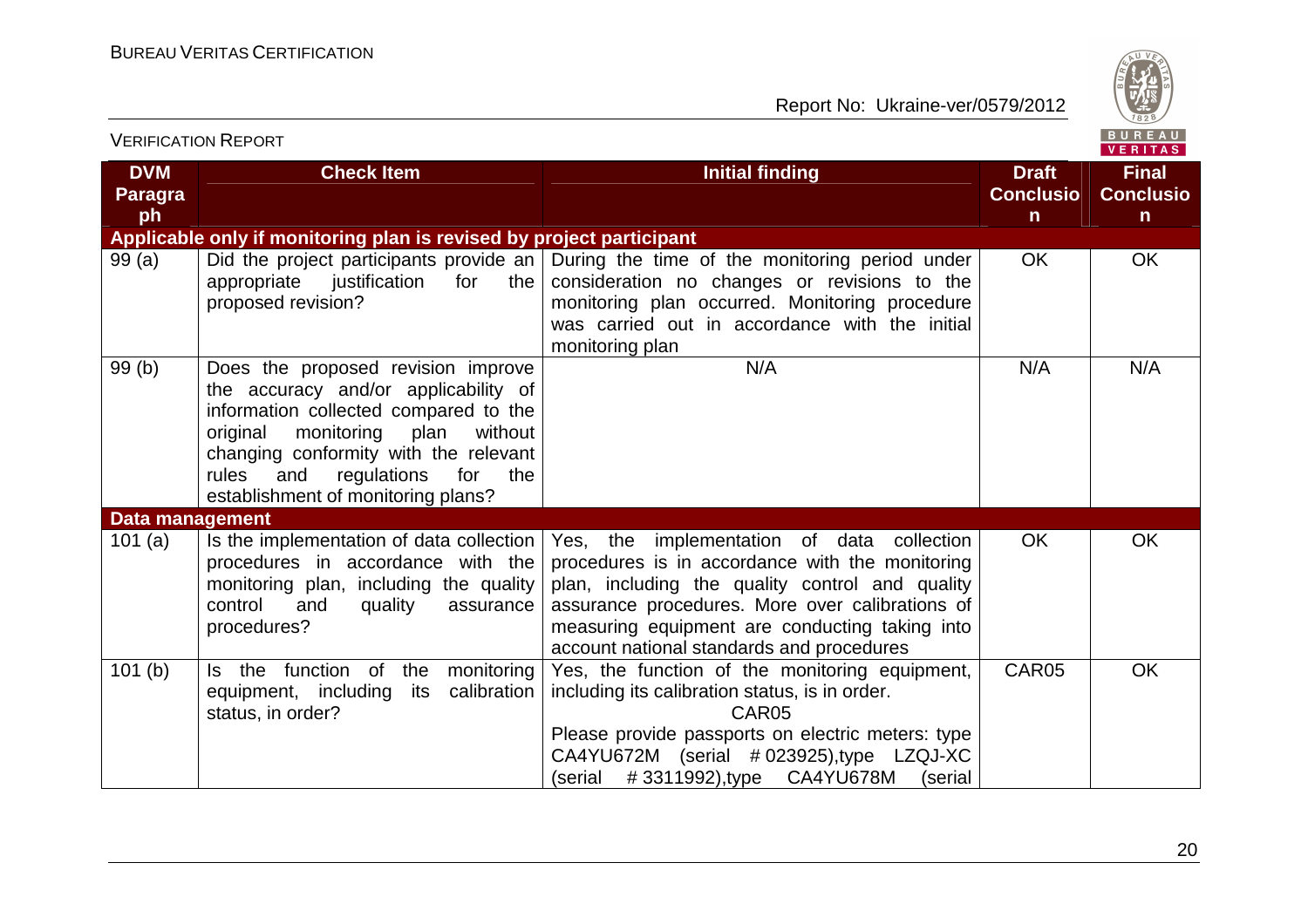

| <b>VERIFICATION REPORT</b>                       |                                                                                                                                                          |                                                                                                                                                     |                                                  | BUREAU<br>VERITAS                                |
|--------------------------------------------------|----------------------------------------------------------------------------------------------------------------------------------------------------------|-----------------------------------------------------------------------------------------------------------------------------------------------------|--------------------------------------------------|--------------------------------------------------|
| <b>DVM</b><br><b>Check Item</b><br>Paragra<br>ph |                                                                                                                                                          | <b>Initial finding</b>                                                                                                                              | <b>Draft</b><br><b>Conclusio</b><br>$\mathsf{n}$ | <b>Final</b><br><b>Conclusio</b><br>$\mathsf{n}$ |
|                                                  |                                                                                                                                                          | #450359), type CA4YU672M (serial #519940),<br>type LZQJ-XC (serial 3311986), type ЦЕ6803В<br>(serial # 008522032319475)                             |                                                  |                                                  |
| 101(c)                                           | Are the evidence and records used for<br>the<br>monitoring<br>maintained<br>in a<br>traceable manner?                                                    | Yes, all evidence and records are used for the<br>monitoring maintained in a traceable manner                                                       | <b>OK</b>                                        | OK                                               |
| $101$ (d)                                        | Is the data collection and management<br>system for the project in accordance<br>with the monitoring plan?                                               | Yes, the data collection and management system<br>for the project is in accordance with the monitoring<br>plan. For further information see section | <b>OK</b>                                        | <b>OK</b>                                        |
|                                                  | Verification regarding programmes of activities (additional elements for assessment)                                                                     |                                                                                                                                                     |                                                  |                                                  |
| 102                                              | Is any JPA that has not been added to<br>the JI PoA not verified?                                                                                        | N/A                                                                                                                                                 | N/A                                              | N/A                                              |
| 103                                              | Is the verification based on the<br>monitoring reports of all JPAs to be<br>verified?                                                                    | N/A                                                                                                                                                 | N/A                                              | N/A                                              |
| 103                                              | Does the verification ensure<br>the<br>accuracy and conservativeness of the<br>emission reductions or enhancements<br>of removals generated by each JPA? | N/A                                                                                                                                                 | N/A                                              | N/A                                              |
| 104                                              | Does the monitoring period not overlap<br>with previous monitoring periods?                                                                              | N/A                                                                                                                                                 | N/A                                              | N/A                                              |
| 105                                              | If the AIE learns of an erroneously<br>included JPA, has the AIE informed the<br>JISC of its findings in writing?                                        | N/A                                                                                                                                                 | N/A                                              | N/A                                              |
|                                                  | Applicable to sample-based approach only                                                                                                                 |                                                                                                                                                     |                                                  |                                                  |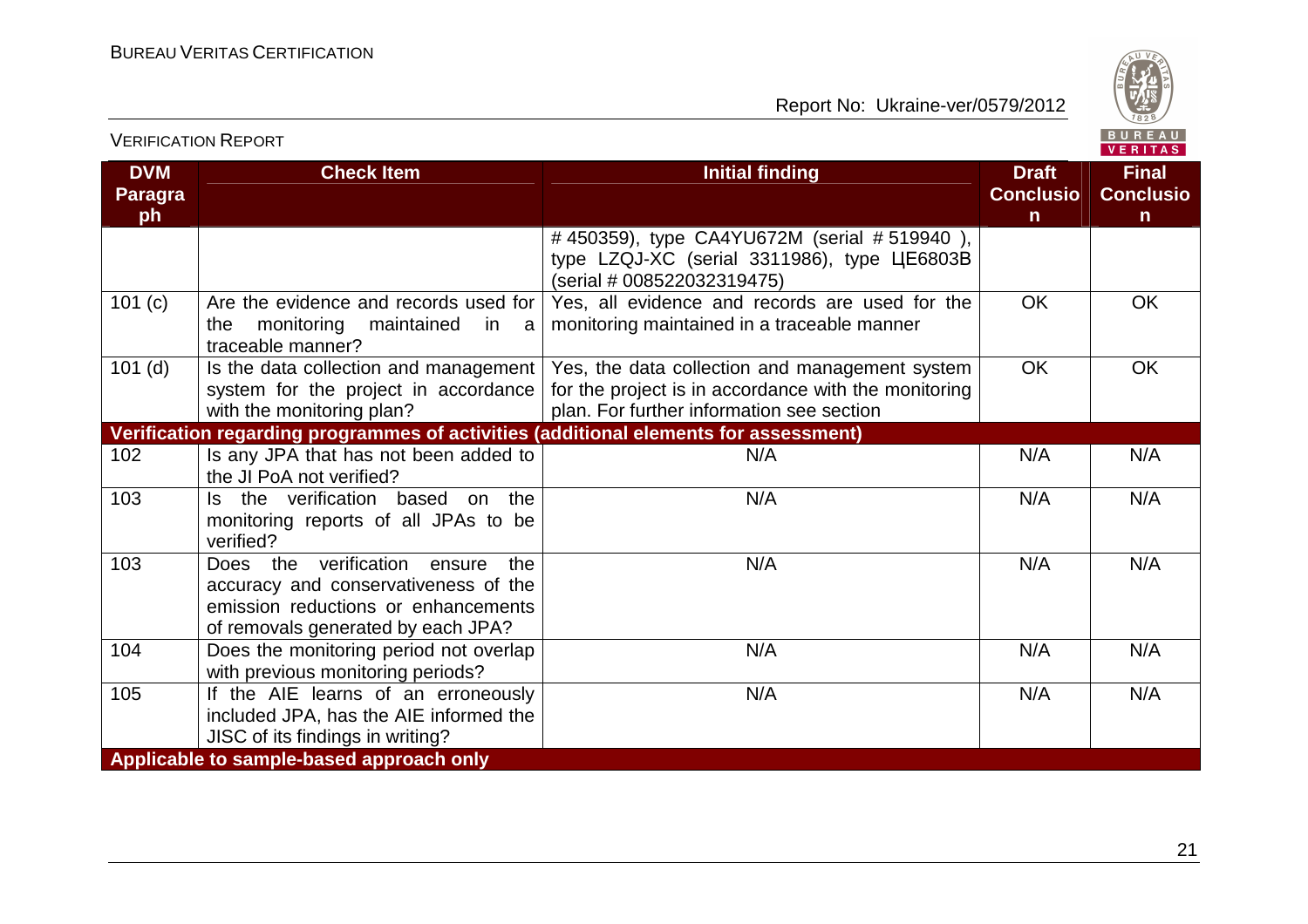

|                             | <b>VERIFICATION REPORT</b>                                                                                                                                                                                                                                                                                                                                                                                                                                                                                                                                                                                                                                                                                                                                                                                                                |                        |                                                  | <b>BUREAU</b><br>VERITAS                  |
|-----------------------------|-------------------------------------------------------------------------------------------------------------------------------------------------------------------------------------------------------------------------------------------------------------------------------------------------------------------------------------------------------------------------------------------------------------------------------------------------------------------------------------------------------------------------------------------------------------------------------------------------------------------------------------------------------------------------------------------------------------------------------------------------------------------------------------------------------------------------------------------|------------------------|--------------------------------------------------|-------------------------------------------|
| <b>DVM</b><br>Paragra<br>ph | <b>Check Item</b>                                                                                                                                                                                                                                                                                                                                                                                                                                                                                                                                                                                                                                                                                                                                                                                                                         | <b>Initial finding</b> | <b>Draft</b><br><b>Conclusio</b><br>$\mathsf{n}$ | <b>Final</b><br>Conclusio<br>$\mathsf{n}$ |
| 106                         | Does the sampling plan prepared by<br>the AIE:<br>(a) Describe its sample selection,<br>taking into<br>account that:<br>(i) For each verification that uses a<br>sample-based approach, the sample<br>selection<br>shall<br>be<br>sufficiently<br>representative of the JPAs in the JI<br>PoA such extrapolation to all JPAs<br>identified for that verification is<br>reasonable, taking<br>into account<br>differences among the characteristics<br>of JPAs, such as:<br>- The types of JPAs;<br>- The complexity of the applicable<br>technologies and/or measures used;<br>- The geographical location of each<br>JPA:<br>- The amounts of expected emission<br>reductions of the JPAs being<br>verified;<br>- The number of JPAs for which<br>emission<br>reductions are being<br>verified;<br>- The length of monitoring periods of | N/A                    | N/A                                              | N/A                                       |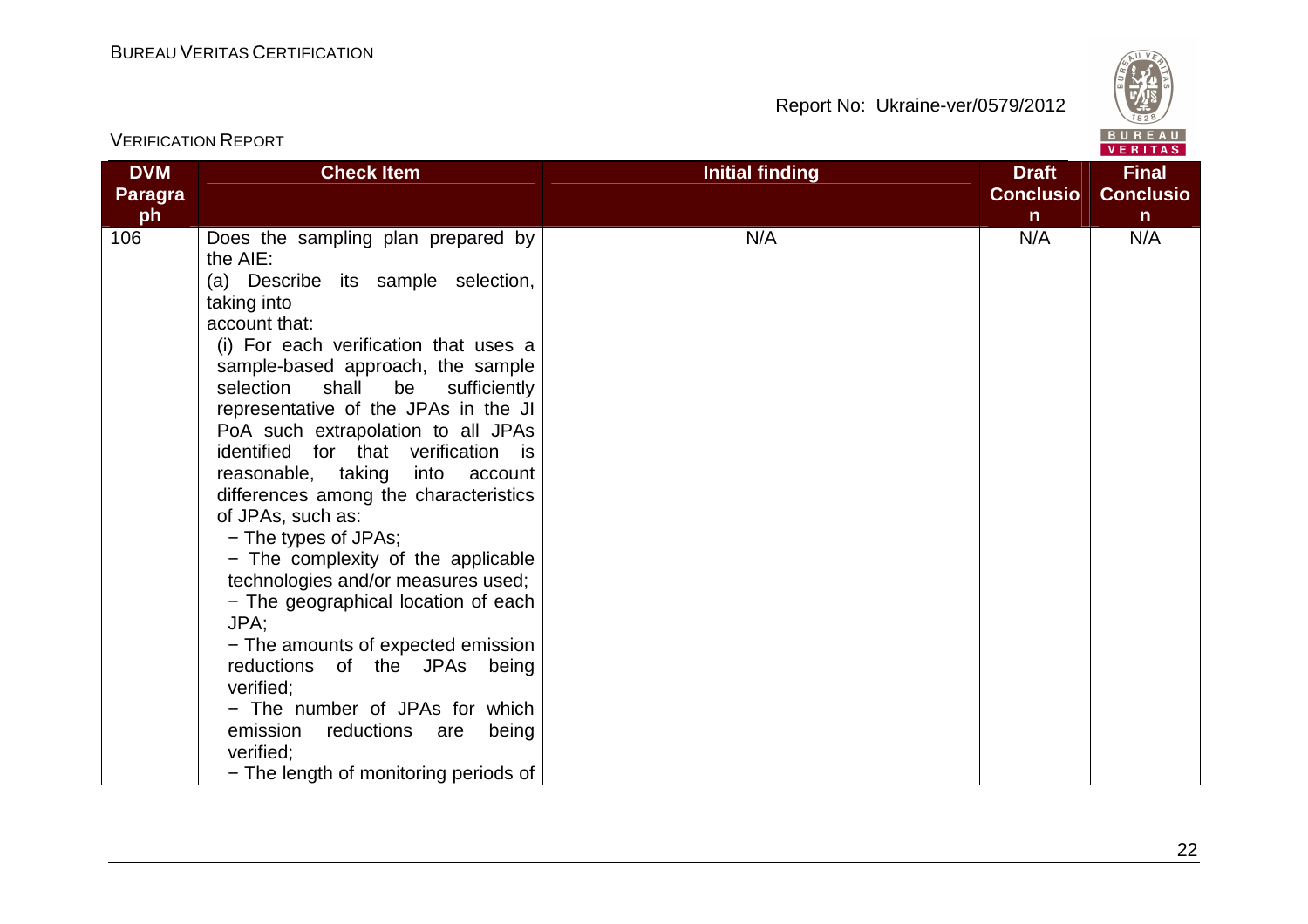

| <b>VERIFICATION REPORT</b>  |                                                                                                                                                                                                                                                                                                                                                                                          |                                                                            | BUREAU<br>VERITAS                                |
|-----------------------------|------------------------------------------------------------------------------------------------------------------------------------------------------------------------------------------------------------------------------------------------------------------------------------------------------------------------------------------------------------------------------------------|----------------------------------------------------------------------------|--------------------------------------------------|
| <b>DVM</b><br>Paragra<br>ph | <b>Check Item</b>                                                                                                                                                                                                                                                                                                                                                                        | <b>Initial finding</b><br><b>Draft</b><br><b>Conclusio</b><br>$\mathsf{n}$ | <b>Final</b><br><b>Conclusio</b><br>$\mathsf{n}$ |
|                             | the JPAs being verified; and<br>- The samples selected for prior<br>verifications, if any?                                                                                                                                                                                                                                                                                               |                                                                            |                                                  |
| 107                         | Is the sampling plan ready for<br>publication through the secretariat<br>along with the verification report and<br>supporting documentation?                                                                                                                                                                                                                                             | N/A<br>N/A                                                                 | N/A                                              |
| 108                         | Has the AIE made site inspections of at<br>least the square root of the number of<br>total JPAs, rounded to the upper whole<br>number? If the AIE makes no site<br>inspections or fewer site inspections<br>than the square root of the number of<br>total JPAs, rounded to the upper whole<br>number, then does the AIE provide a<br>reasonable<br>explanation<br>and<br>justification? | N/A<br>N/A                                                                 | N/A                                              |
| 109                         | Is the sampling plan available for<br>submission to the secretariat for the<br>JISC ex ante assessment? (Optional)                                                                                                                                                                                                                                                                       | N/A<br>N/A                                                                 | N/A                                              |
| 110                         | If the AIE learns of a fraudulently<br>included JPA, a fraudulently monitored<br>JPA or an inflated number of emission<br>reductions claimed in a JI PoA, has the<br>AIE informed the JISC of the fraud in<br>writing?                                                                                                                                                                   | N/A<br>N/A                                                                 | N/A                                              |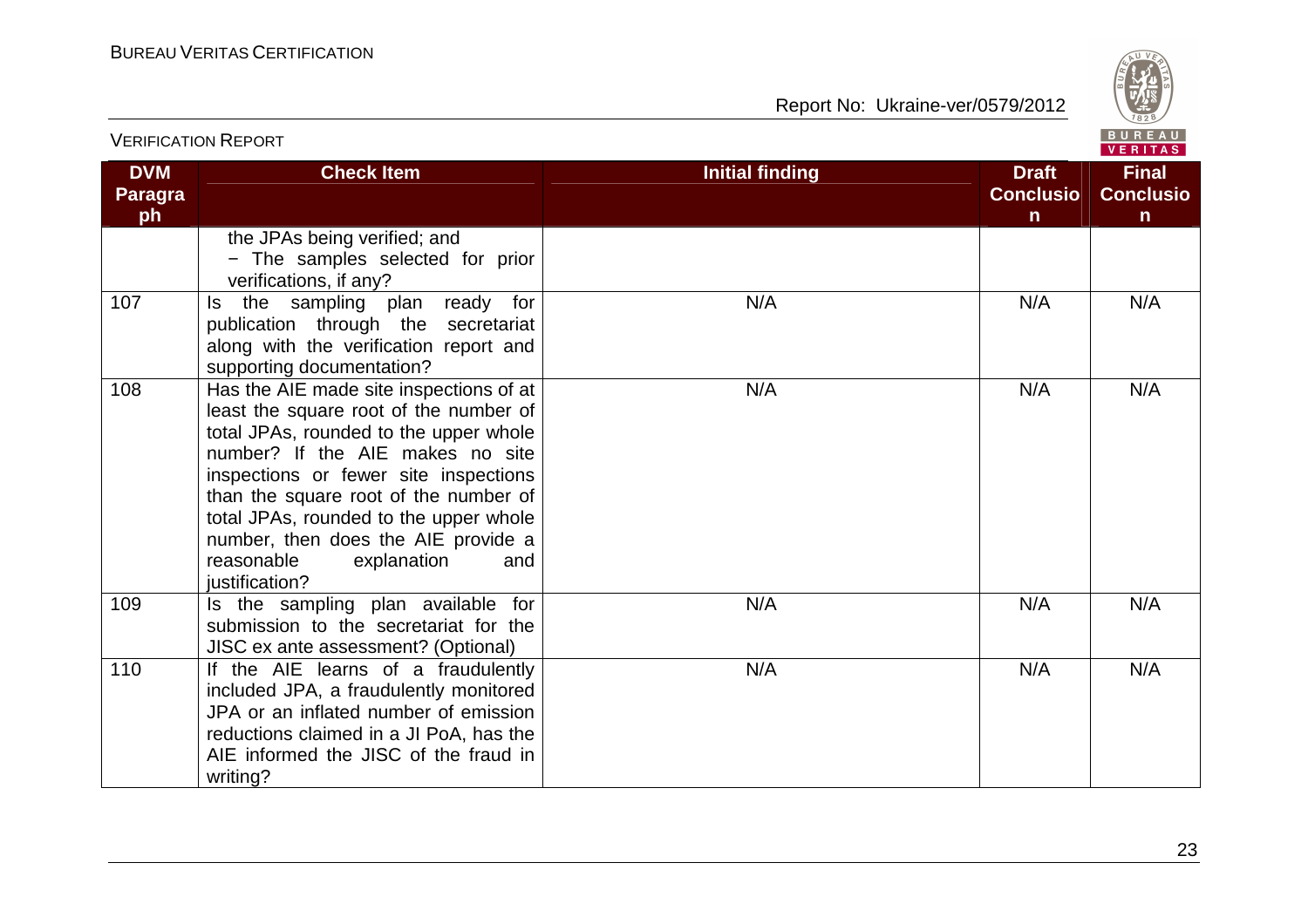

## VERIFICATION REPORT

## **Table 2 Resolution of Corrective Action and Clarification Requests**

| Draft report clarification and corrective<br>action requests by verification team                                                      | Ref. to<br>checklis<br>questio<br>$n$ in<br>table 1 | participant<br><b>Summary</b><br><b>of</b><br>project<br>response                                             | <b>Verification team conclusion</b> |
|----------------------------------------------------------------------------------------------------------------------------------------|-----------------------------------------------------|---------------------------------------------------------------------------------------------------------------|-------------------------------------|
| CAR01<br>Please, state in PDD if some project<br>equipment has not been working during<br>monitoring period. Please specify this cases | 93                                                  | This information was provided in<br>section D.1 PDD and also provided in<br>section B.1 of Monitoring Report. | The issue is closed                 |
| CAR <sub>02</sub><br>Please make amendments in the geographic<br>coordinates of the site                                               | 93                                                  | The geographic coordinates of the site<br>are corrected and also are presented<br>in Fig.                     | The issue is closed                 |
| CAR <sub>03</sub><br>Please provide order that claims about data<br>storage for 2 years after last transfer of ERus                    |                                                     | The order is provided.                                                                                        | The issue is closed                 |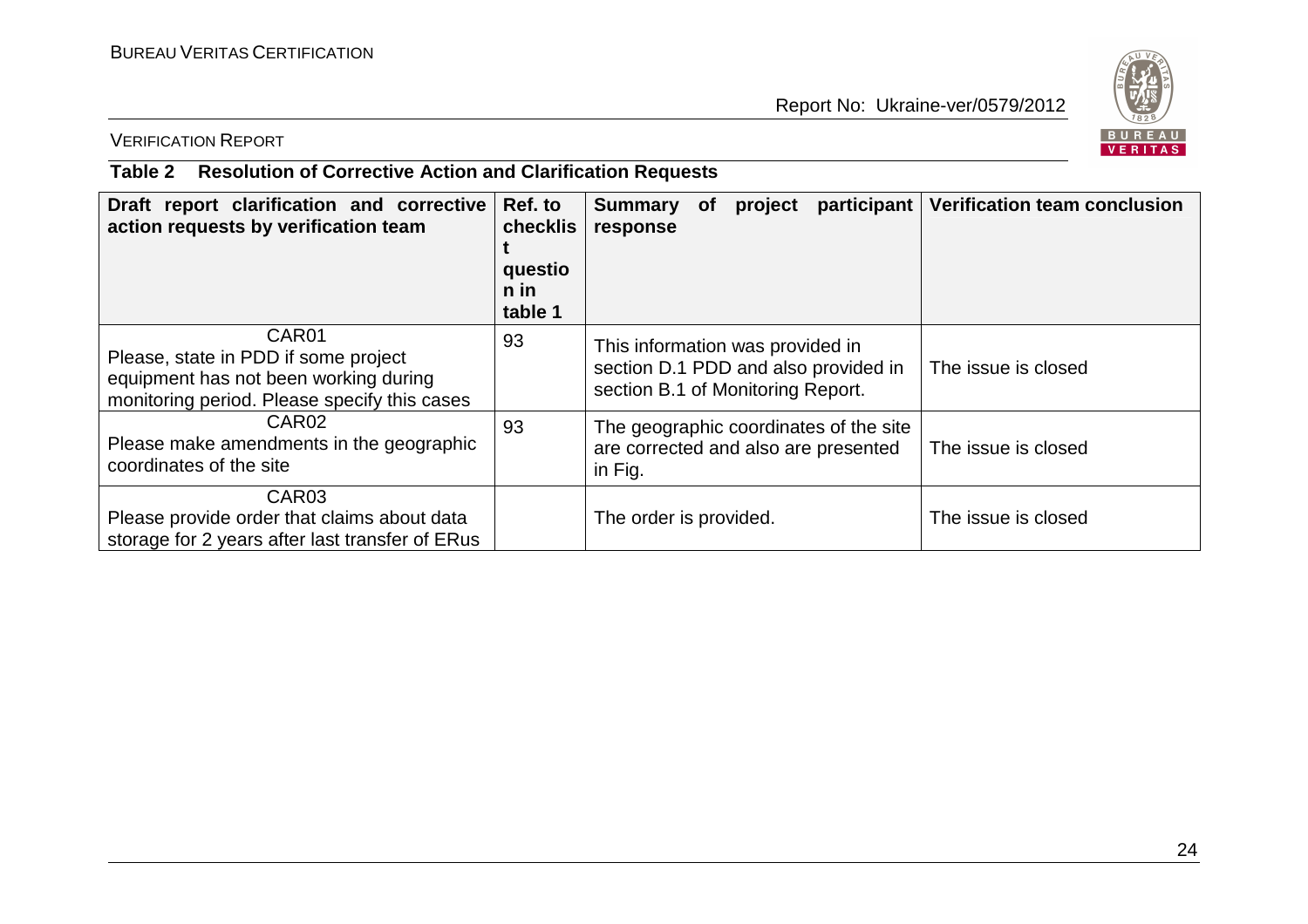

| <b>VERIFICATION REPORT</b>                                                                                                                                                                                                                                                                                                                                                                    |       |                                                                                                                                                                                                                                                                                                                                                                                                                                                                                            |                     | <b>BUREAU</b><br><b>VERITAS</b> |
|-----------------------------------------------------------------------------------------------------------------------------------------------------------------------------------------------------------------------------------------------------------------------------------------------------------------------------------------------------------------------------------------------|-------|--------------------------------------------------------------------------------------------------------------------------------------------------------------------------------------------------------------------------------------------------------------------------------------------------------------------------------------------------------------------------------------------------------------------------------------------------------------------------------------------|---------------------|---------------------------------|
| CL <sub>01</sub><br>NIR of Ukraine 1990-2010 asserts that there<br>is coefficient of methane emission for coal<br>that is already mined 2,4 m3/t (p.122). Please<br>clarify why this special coefficient was not<br>used                                                                                                                                                                      | 95(b) | 2,4 m3/t (p.122) is a coefficient of<br>emissions of methane in the post-coal<br>mining whereas in our calculations we<br>use another coefficient such as<br>average rate for fugitive methane<br>emissions from coal mining. The<br>principal difference between these two<br>factors is one takes into account the<br>emissions of methane during the<br>mining, while another - post<br>production. The period after the coal is<br>not considered in the project.                      | The issue is closed |                                 |
| CL <sub>02</sub><br>It is stated in section B of the PDD that<br>parameter "Average electricity consumption<br>per ton of coal, produced in Ukraine in the<br>year y" is taken from: Fuel and Energy<br>resources of Ukraine, Statistical Yearbook,<br>State Statistics Committee of Ukraine, Kiev<br>2009-2010. Please clarify which category of<br>links on abovementioned website was used | 95(b) | Unfortunately, the National Statistics<br>website does not allow saving the<br>complete address of the resource by<br>sending all the time on the home<br>page. Below is presented the easy<br>traceable way to the document.<br>http://www.ukrstat.gov.ua/ -<br>Publications - Energy statistics - Fuel<br>and Energy resources of Ukraine.<br>Also, to confirm the selection and<br>value of this coefficient can use the<br>additional reference to the already<br>registered projects: | The issue is closed |                                 |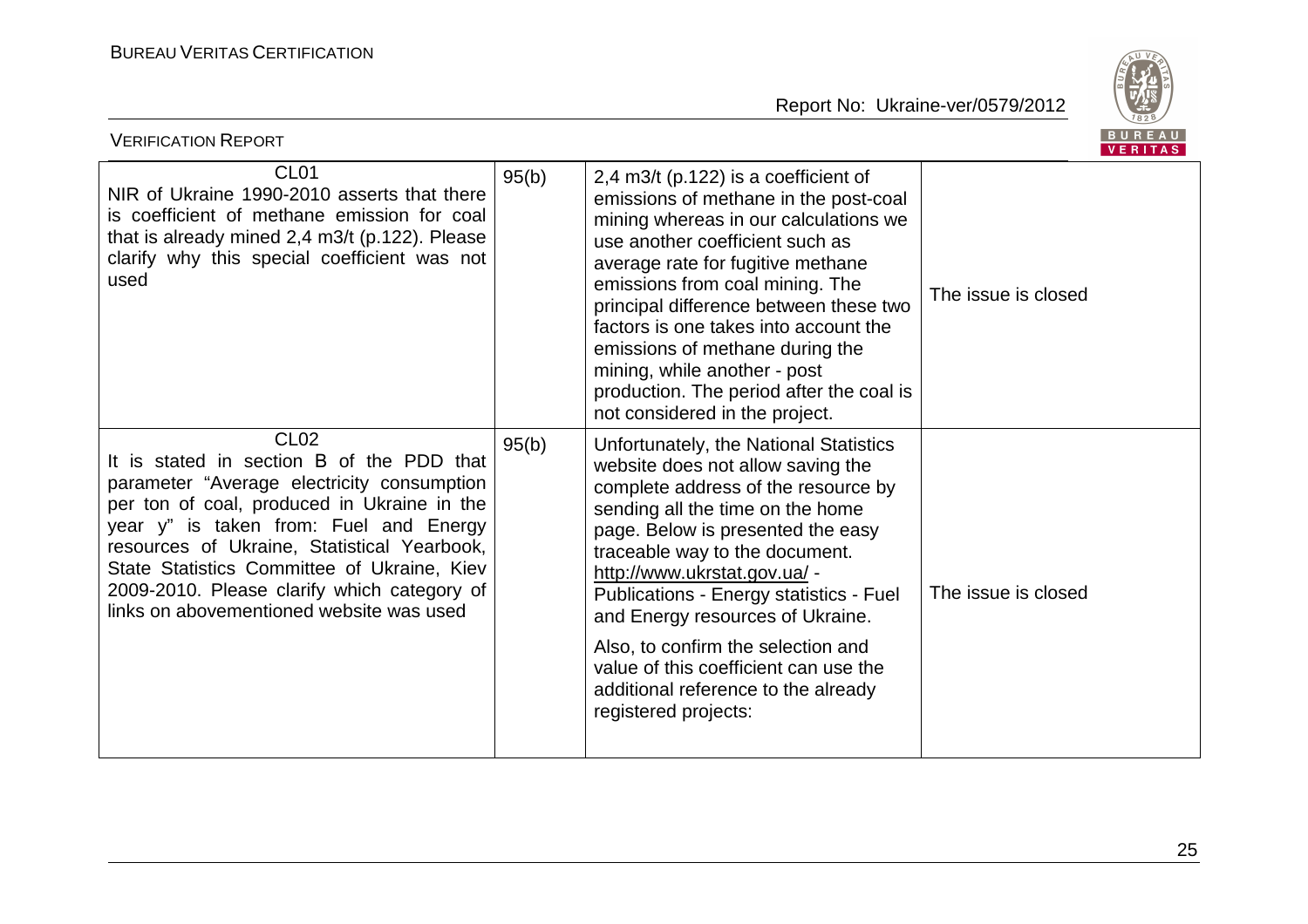

| BUREAU<br><b>VERIFICATION REPORT</b><br><b>VERITAS</b>                                                                                                                                                                                                                                                                |       |                                                                                                                                                                                                                                                                                                                                                                                                                                                                                                                                                                         |                     |  |
|-----------------------------------------------------------------------------------------------------------------------------------------------------------------------------------------------------------------------------------------------------------------------------------------------------------------------|-------|-------------------------------------------------------------------------------------------------------------------------------------------------------------------------------------------------------------------------------------------------------------------------------------------------------------------------------------------------------------------------------------------------------------------------------------------------------------------------------------------------------------------------------------------------------------------------|---------------------|--|
| CAR04<br>It necessary to know the type of mined coal in<br>order to use Guidance of quality, volume coal<br>production and enrichment products in 2008-<br>2012, Ministry of Coal Industry of Ukraine,<br>State Committee of Ukraine. Please provide<br>laboratory certificate that shows the type of<br>mined coal   | 95(b) | In the Guidance of quality, volume<br>coal production and enrichment<br>products in 2008-2010 all the coal<br>mined in Ukraine are divided into two<br>major groups, namely, energy coal<br>and coke coal. In our case, has been<br>selected energy coal, as the main part<br>of the extracted coal refers to the<br>group anthracite. But we cannot<br>exclude of other types of coal,<br>because they are available in small<br>negligible amounts. Statement of<br>transfer and acceptance and<br>laboratory certificates for various<br>grades of coal is provided. | The issue is closed |  |
| CL <sub>03</sub><br>The values of average ash content of coal<br>produced in Ukraine are inconsistent with<br>those in Guidance of quality, volume coal<br>production and enrichment products in 2008-<br>2012. Please provide appropriate document<br>that supports initial values, taking into<br>account CAR above | 95(b) | See answer to CAR04.                                                                                                                                                                                                                                                                                                                                                                                                                                                                                                                                                    | The issue is closed |  |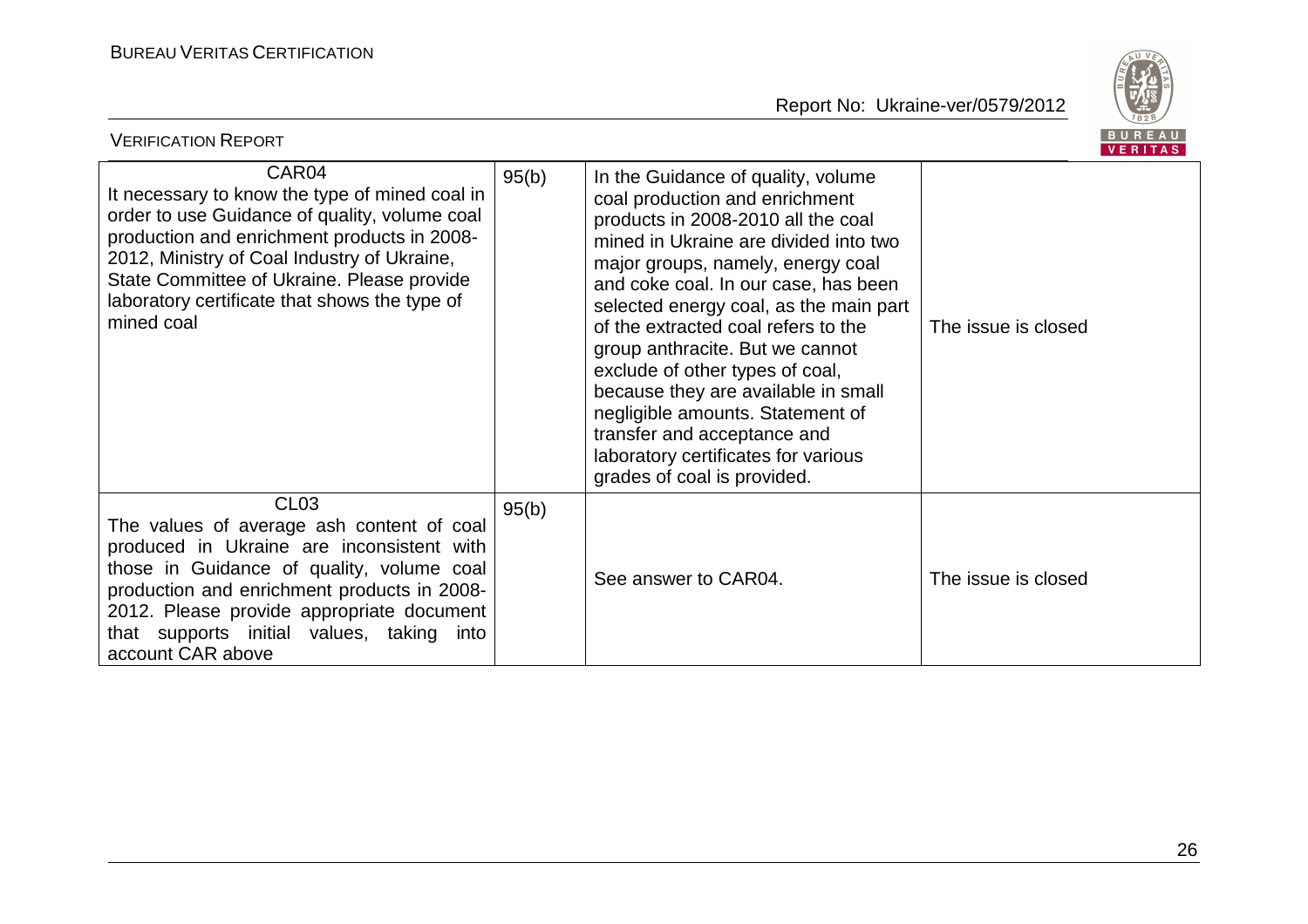

| BUREAU<br><b>VERIFICATION REPORT</b><br><b>VERITAS</b>                                                                                                                                                                                                                         |       |                                                                                                                                                                                                                                                   |                     |  |  |
|--------------------------------------------------------------------------------------------------------------------------------------------------------------------------------------------------------------------------------------------------------------------------------|-------|---------------------------------------------------------------------------------------------------------------------------------------------------------------------------------------------------------------------------------------------------|---------------------|--|--|
| CL <sub>04</sub><br>The same situation as in CL's above appears<br>in the following parameter: average moisture<br>of coal produced in Ukraine is inconsistent<br>with that in Guide of quality. Please make<br>appropriate corrections or provide reasonable<br>justification | 95(b) | See answer to CAR04.                                                                                                                                                                                                                              | The issue is closed |  |  |
| CL <sub>05</sub><br>Report, done by SRI "Respirator" 2012,<br>contains the value of correction factor for the<br>uncertainty of the waste heaps burning<br>process equal to 0,78, but current monitoring<br>report uses value equal 0,865. Please explain<br>your choice       | 95(b) | The referred Report on the fire risk of<br>Luhansk Region's waste heaps,<br>conducted by Scientific Research<br>Institute "Respirator" in 2012 is<br>provided to the verification team.                                                           | The issue is closed |  |  |
| CL <sub>06</sub><br>Please justify the value of net caloric value of<br>diesel for 2010 (NIR of Ukraine 1990-2010)                                                                                                                                                             | 95(b) | The data of the latest National<br>Inventory Report of Ukraine (1990 -<br>2010) p. 479 is used. The references<br>for NIR -<br>http://unfccc.int/national_reports/anne<br>x_i_ghg_inventories/national_inventori<br>es_submissions/items/6598.php | The issue is closed |  |  |